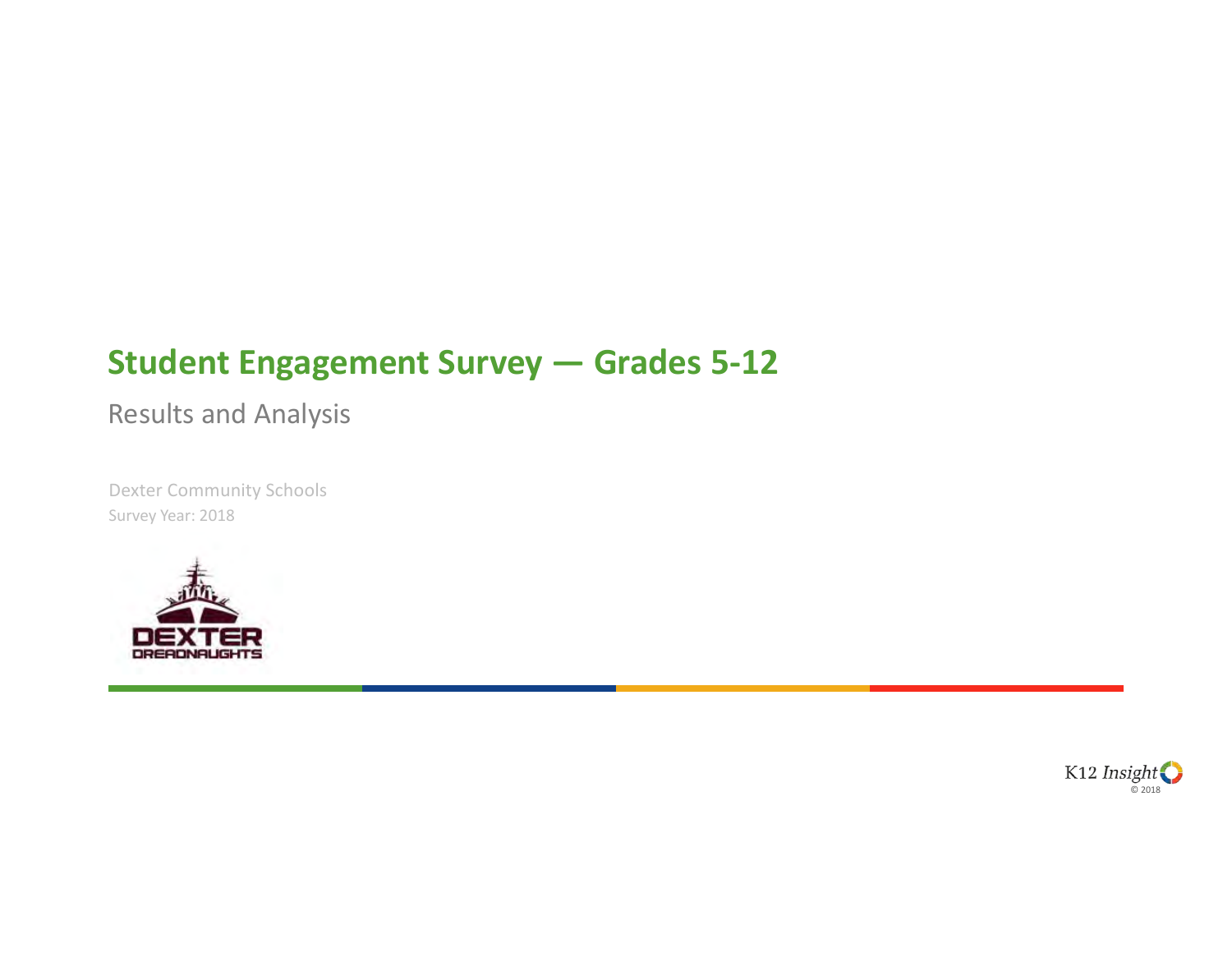### **About the Survey**

The Dexter Community Schools 2018 Student Engagement Survey was conducted from Feb. 19 to March 9.

Email invitations with unique survey links were sent to students in grades 5-12.

Survey results do not reflect random sampling; therefore, they should not be generalized to all Dexter Community Schools students in grades 5- 12. Rather, results reflect only the perceptions and opinions of survey participants.

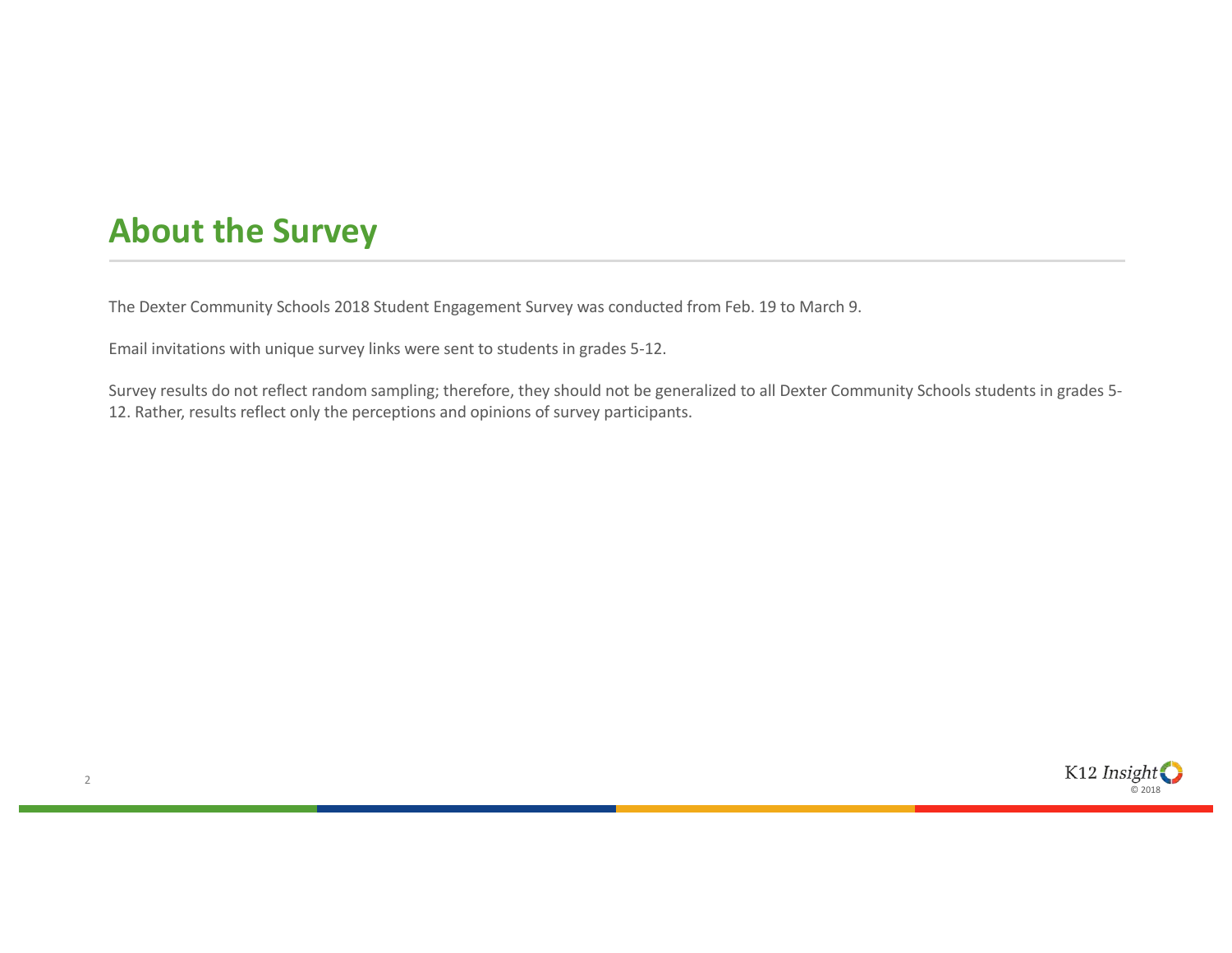## **Defining Student Engagement**

Student engagement is the connection that students have with their school and their studies. It is an essential component of successful and effective schools.

K12 *Insight*'s Student Engagement Survey is aligned with the latest research, which defines three types of student engagement:

- **Cognitive engagement** is the quality of students' psychological engagement in academic tasks and activities.
- **Self-Awareness** is how connected students are to their school and how well they are able to manage themselves.
- **Social Awareness** is the connection students have to other students and adults in their school.

Higher scores reflect stronger engagement.

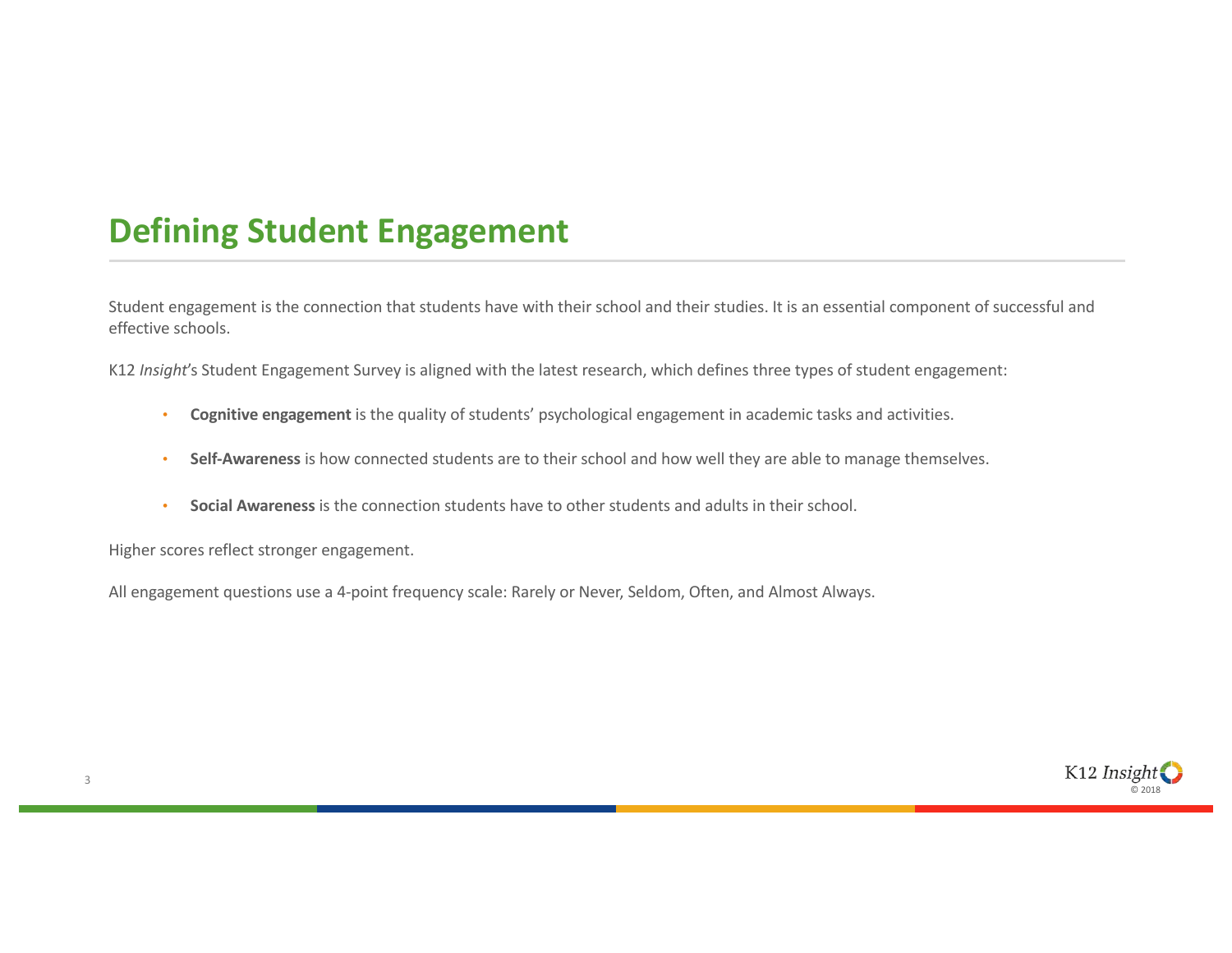### **Measuring Student Engagement**

The survey measures cognitive engagement through 16 questions on four topics. It measures social and emotional engagement through 41 questions on eight topics.

Taken together, the 57 questions measure overall student engagement.

4

| <b>Cognitive Engagement</b>             |   | <b>Self-Awareness</b>        |   | <b>Social Awareness</b>          |   |  |  |
|-----------------------------------------|---|------------------------------|---|----------------------------------|---|--|--|
| # of Questions                          |   | # of Questions               |   | # of Questions                   |   |  |  |
| Class Experience                        | 5 | Involvement                  | 5 | Acceptance                       | 7 |  |  |
| <b>Student Experience</b>               | 3 | Persistence                  | 5 | <b>Relationship Management</b>   |   |  |  |
| Relevance                               | 4 | Self-Management              | 5 | <b>Relationships With Peers</b>  | 3 |  |  |
| <b>Academic Support</b>                 | 4 | <b>Future Aspirations</b>    | 6 | <b>Relationships With Adults</b> | 3 |  |  |
| Cognitive Engagement: 16 Questions      |   | Self-Awareness: 21 Questions |   | Social Awareness: 20 Questions   |   |  |  |
| <b>Overall Engagement: 57 Questions</b> |   |                              |   |                                  |   |  |  |

*Note: Additional questions were added by the district. These questions are not included in the numerical calculations.*

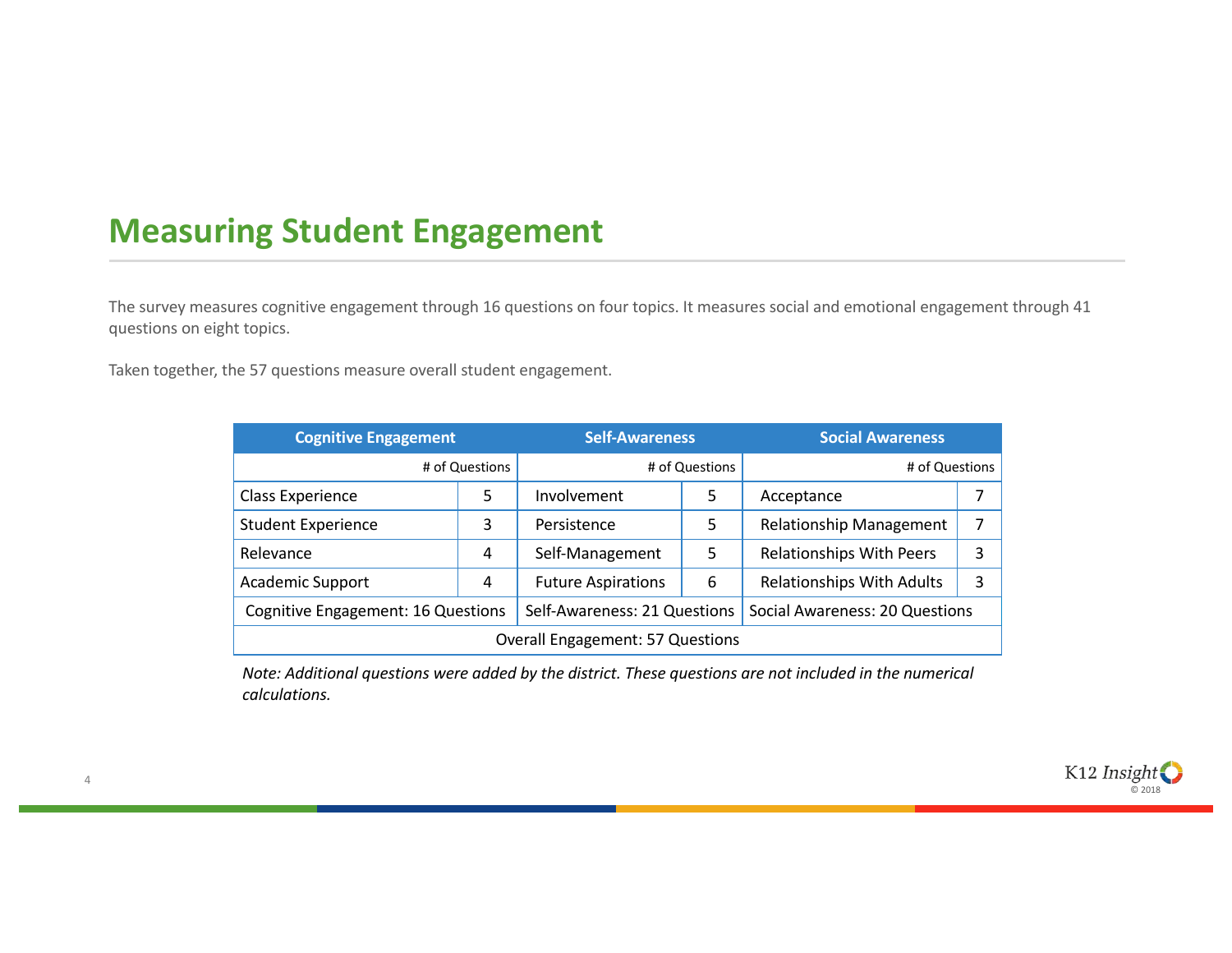### **Measuring Student Engagement**

The survey measures cognitive engagement through 16 questions on four topics, self-awareness through 21 questions on four topics, and social awareness through 20 questions on 4 topics.

Taken together, the 57 questions measure overall student engagement.

| <b>Cognitive Engagement</b>             |   | <b>Self-Awareness</b>        |   | <b>Social Awareness</b>          |   |  |  |
|-----------------------------------------|---|------------------------------|---|----------------------------------|---|--|--|
| # of Questions                          |   | # of Questions               |   | # of Questions                   |   |  |  |
| Class Experience                        | 5 | Involvement                  | 5 | Acceptance                       |   |  |  |
| <b>Student Experience</b>               | 3 | Persistence                  | 5 | <b>Relationship Management</b>   |   |  |  |
| Relevance                               | 4 | Self-Management              | 5 | Relationships with Peers         | 3 |  |  |
| <b>Academic Support</b>                 | 4 | <b>Future Aspirations</b>    | 6 | <b>Relationships with Adults</b> | 3 |  |  |
| Cognitive Engagement: 16 Questions      |   | Self-Awareness: 21 Questions |   | Social-Awareness: 20 Questions   |   |  |  |
| <b>Overall Engagement: 57 Questions</b> |   |                              |   |                                  |   |  |  |

*Note: Additional questions were added by the district. These questions are not included in the numerical calculations.*

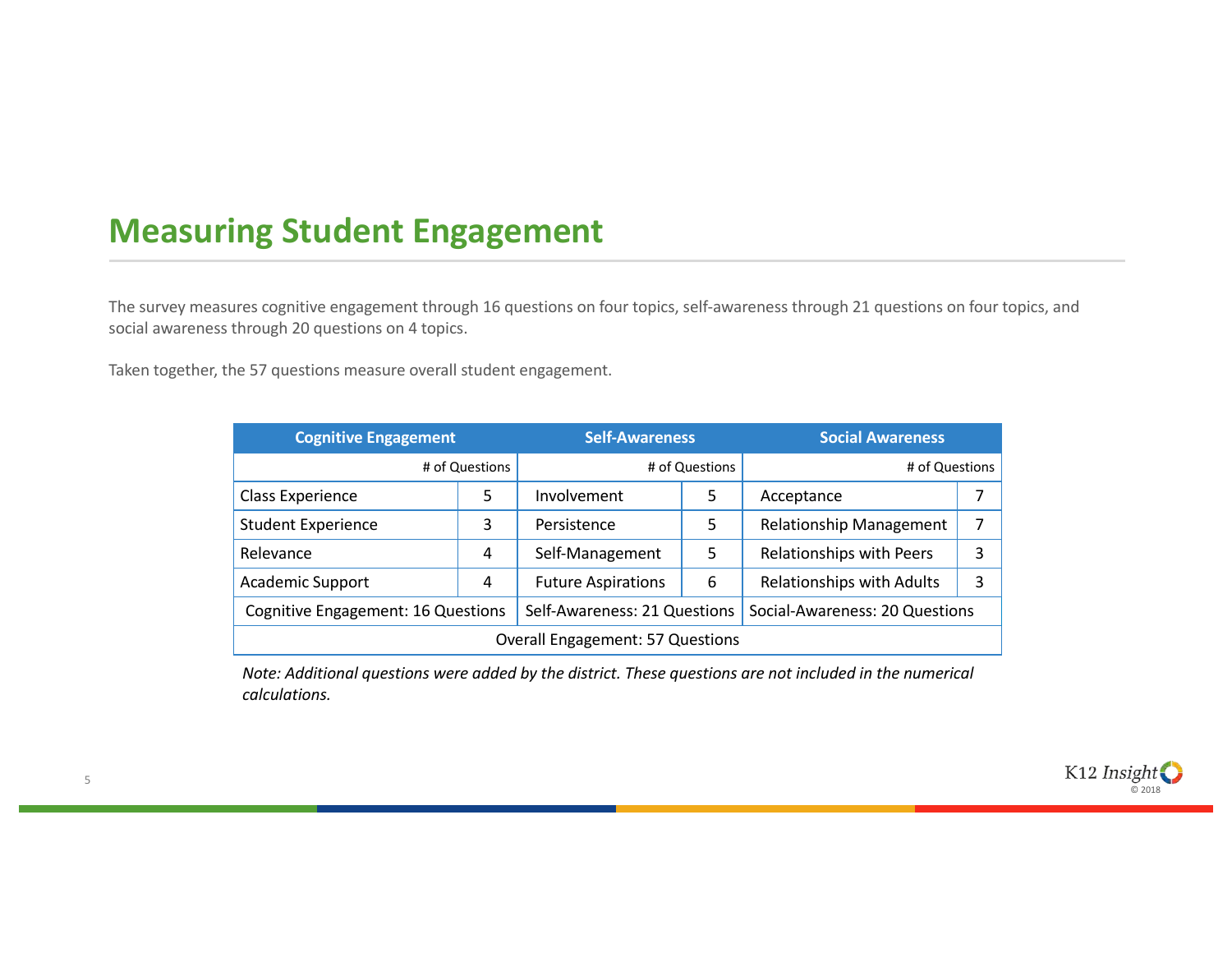# **Participation by School-Level Cluster**

| <b>School-Level Cluster</b> | <b>Number of Students</b> | <b>Number of Participants</b> | <b>Participation Rate</b> |
|-----------------------------|---------------------------|-------------------------------|---------------------------|
| Grades 5-6                  | 551                       | 483                           | 88%                       |
| Grades 7-8                  | 594                       | 527                           | 89%                       |
| Grades 9-10                 | 587                       | 473                           | 81%                       |
| Grades 11-12                | 567                       | 416                           | 73%                       |
| Overall                     | 2,299                     | 1,899                         | 83%                       |

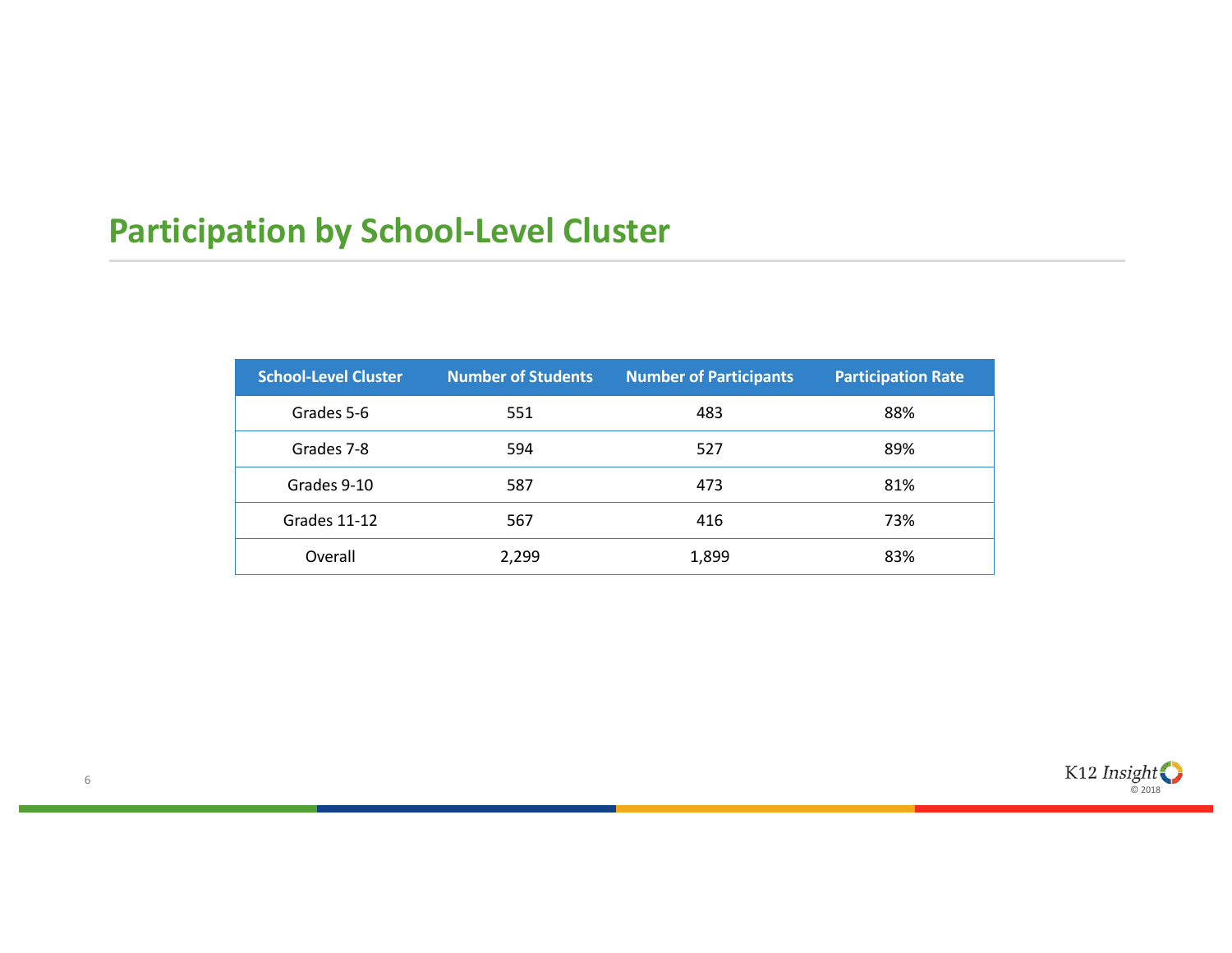# **Main Findings**

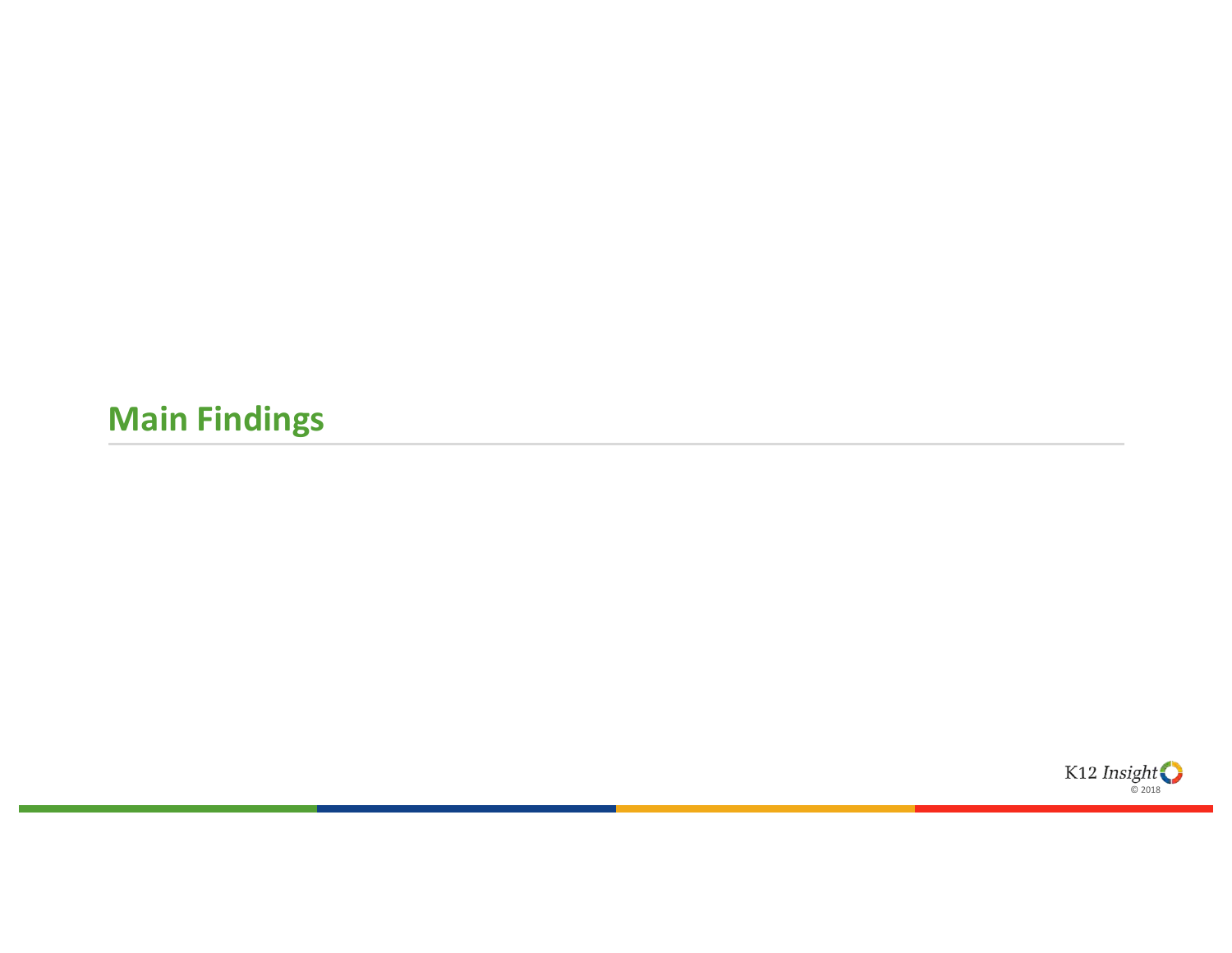### **Feelings About School**

Generally, I like school.





8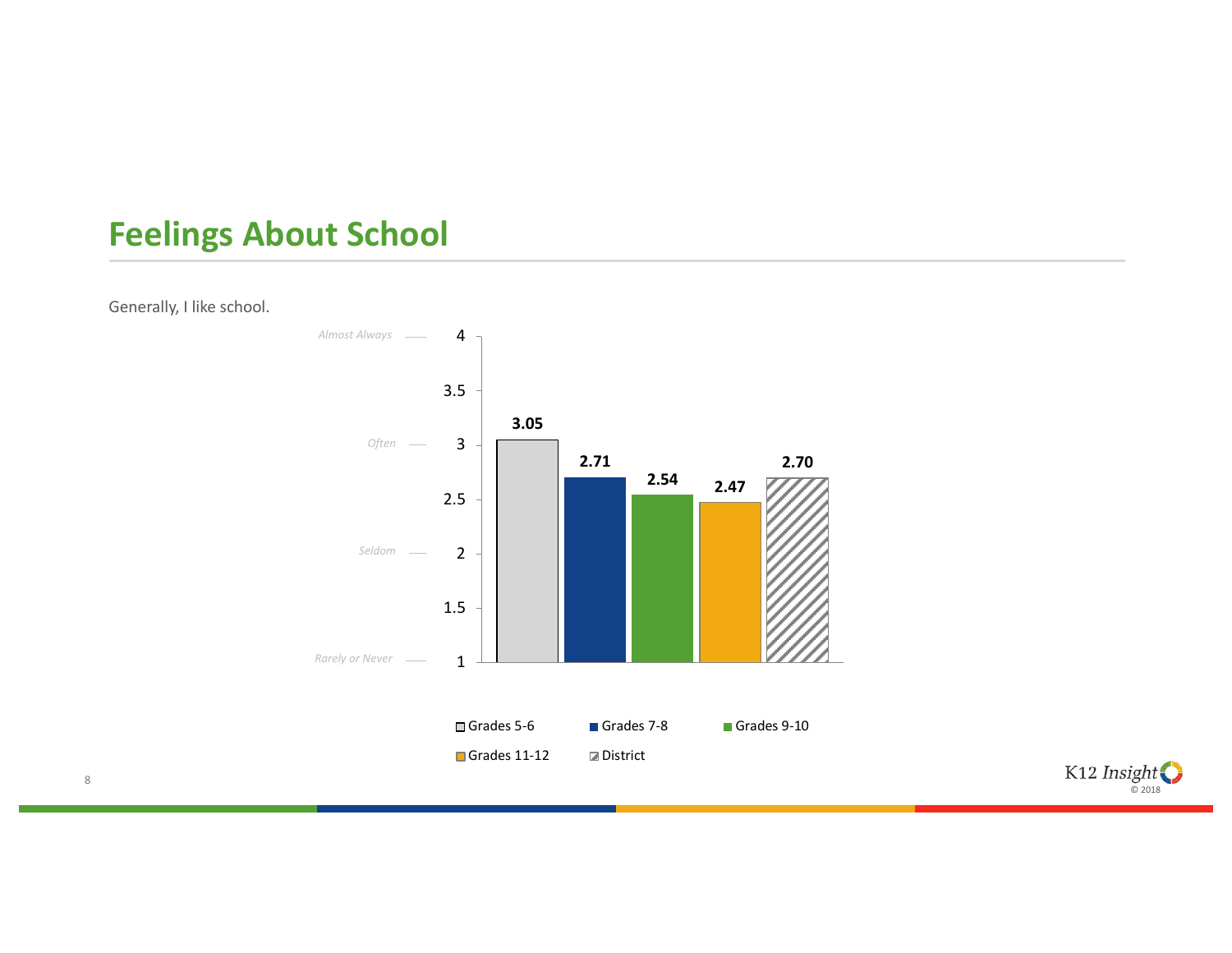### **Overall Engagement**





9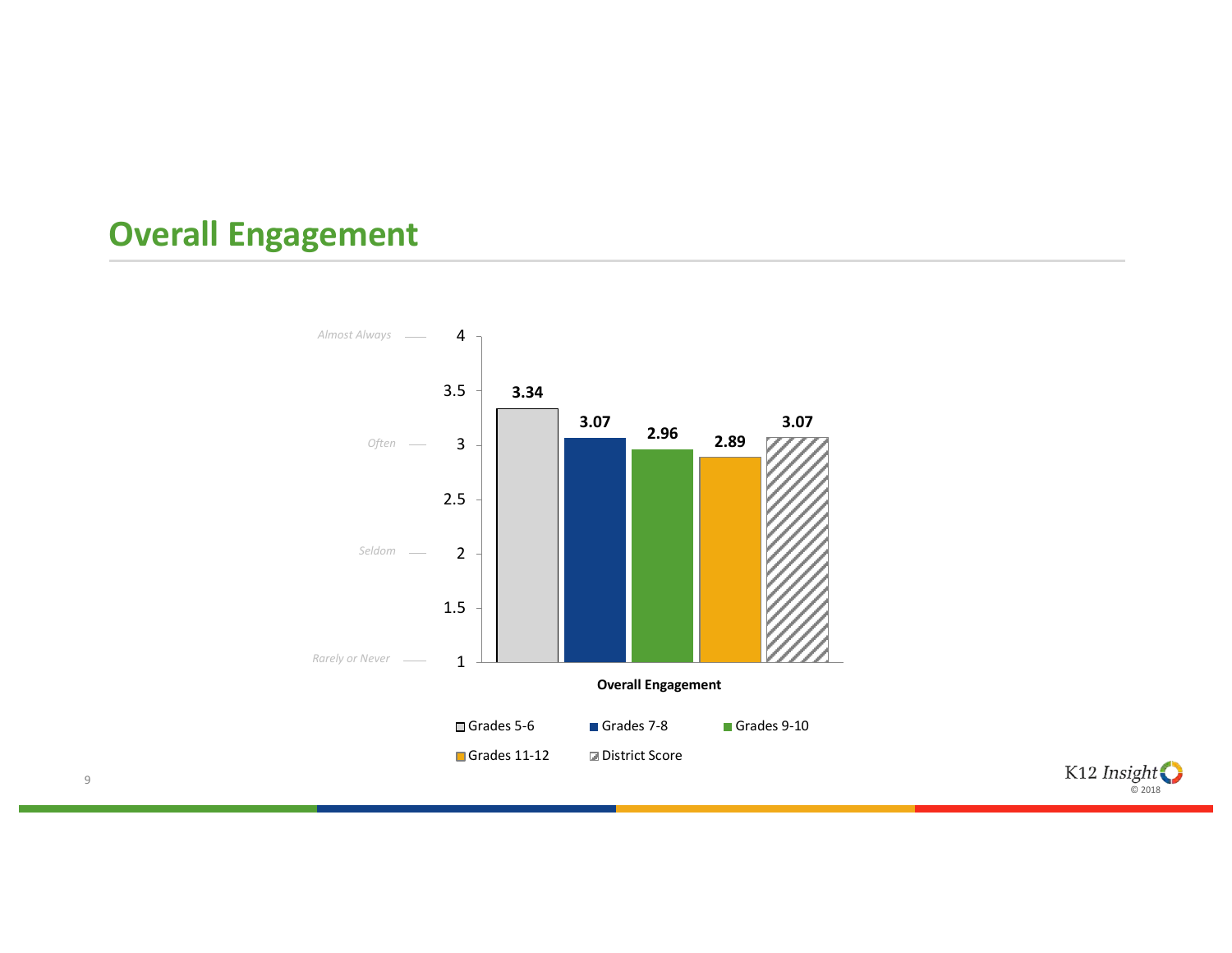### **Cognitive Engagement and Social and Emotional Engagement**



K12  $\text{Insight}$ 

10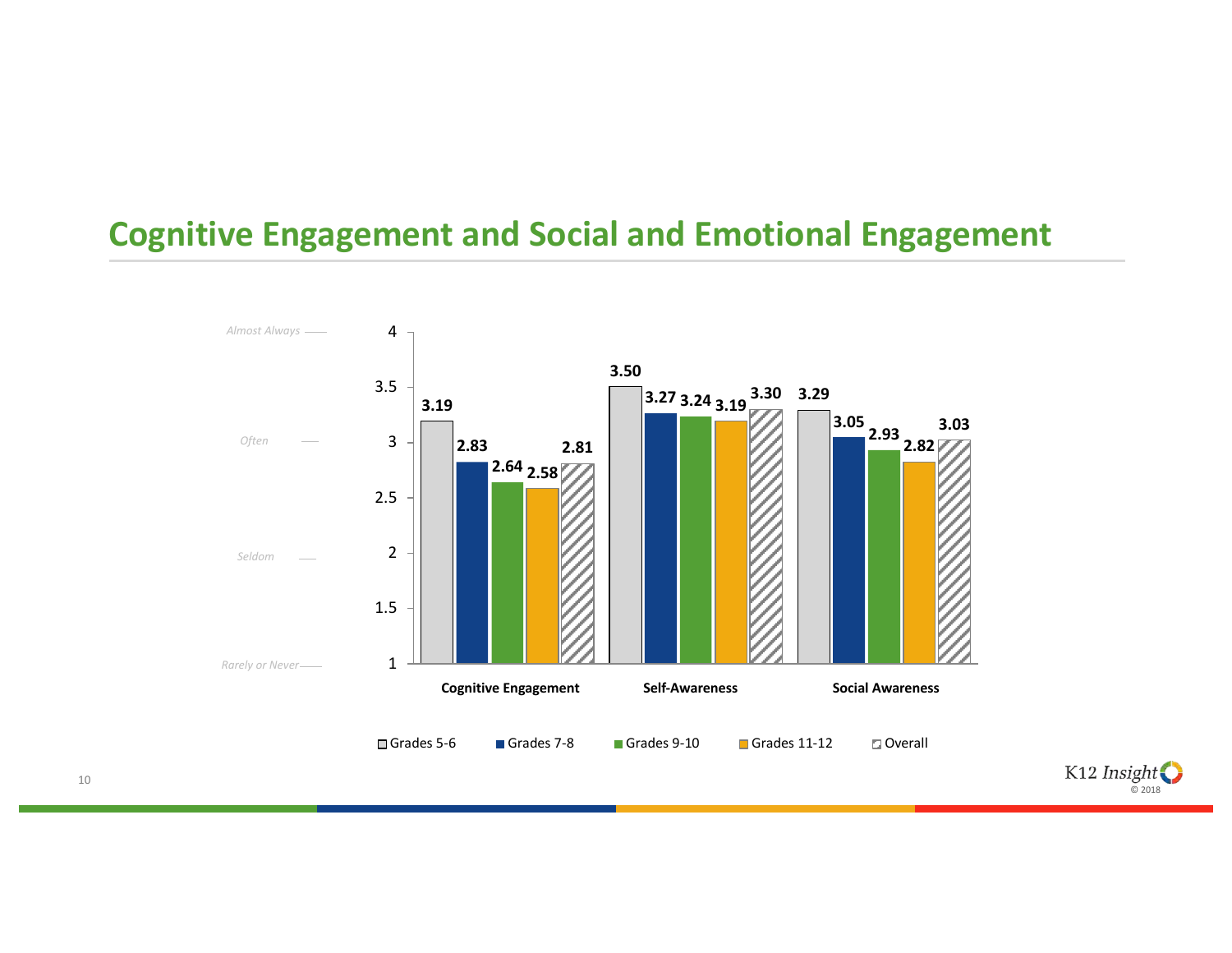### **Average Engagement Scores by Demographics**

|                                  | <b>Overall</b><br><b>Engagement</b> | <b>Cognitive</b><br><b>Engagement</b> | <b>Self-Awareness</b> | <b>Social</b><br><b>Awareness</b> |
|----------------------------------|-------------------------------------|---------------------------------------|-----------------------|-----------------------------------|
| Overall                          | 3.07                                | 2.81                                  | 3.30                  | 3.03                              |
| Gender                           |                                     |                                       |                       |                                   |
| Male (N=921)                     | 3.03                                | 2.80                                  | 3.23                  | 3.00                              |
| Female (N=978)                   | 3.11                                | 2.84                                  | 3.37                  | 3.06                              |
| Race/Ethnicity                   |                                     |                                       |                       |                                   |
| Asian ( $N=38$ )                 | 3.14                                | 2.97                                  | 3.28                  | 3.11                              |
| Black or African American (N=25) | 2.91                                | 2.76                                  | 3.18                  | 2.73                              |
| Hispanic or Latino (N=34)        | 3.22                                | 3.11                                  | 3.40                  | 3.12                              |
| White (N=1,792)                  | 3.07                                | 2.81                                  | 3.30                  | 3.03                              |

11 *Note: Data for American Indian or Alaskan Native or Pacific Islander is not included, because there were fewer than 10 responses.* 

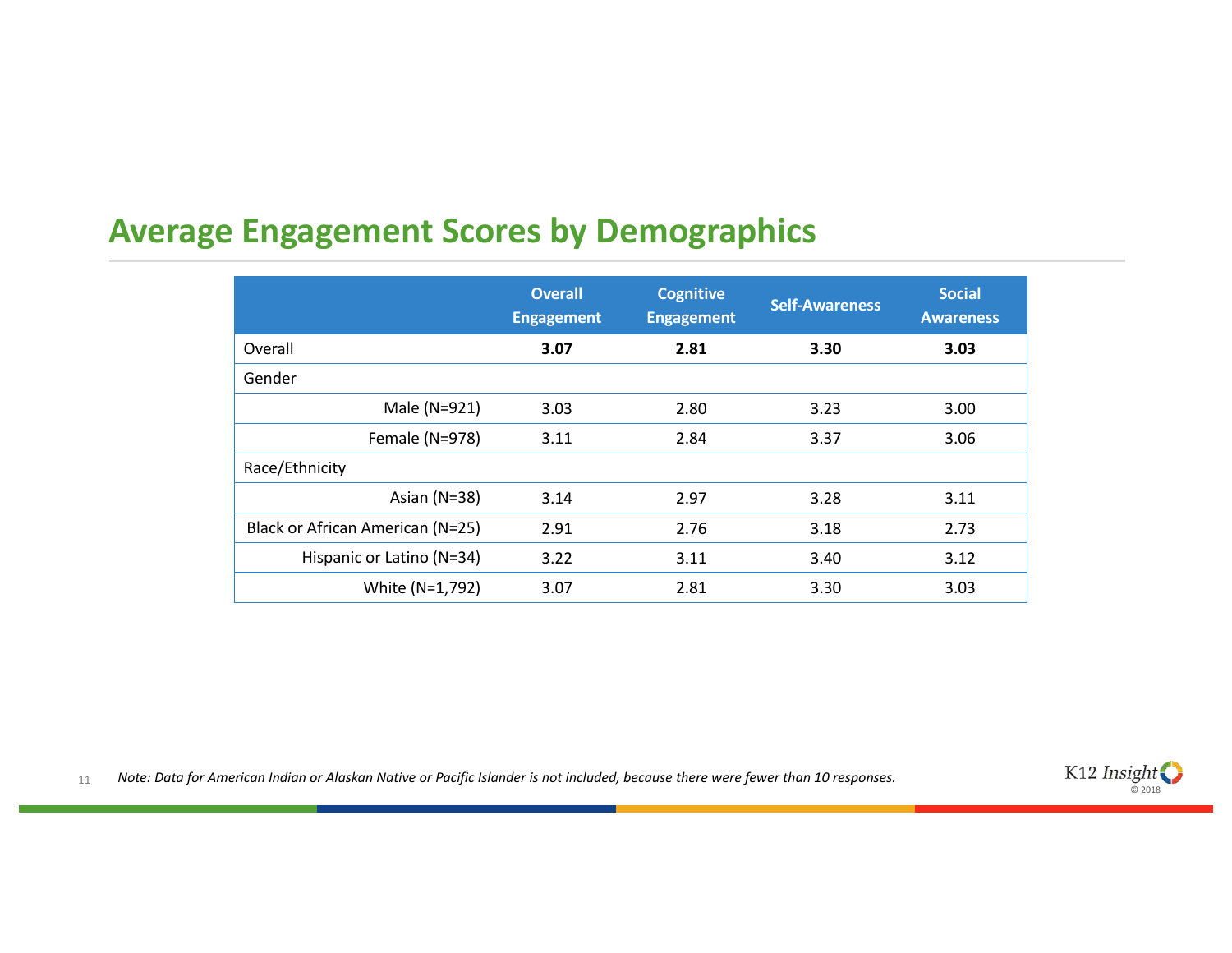## **Average Engagement Scores by Demographics (Continued)**

|                             | <b>Overall</b><br><b>Engagement</b> | <b>Cognitive</b><br><b>Engagement</b> | <b>Self-Awareness</b> | <b>Social</b><br><b>Awareness</b> |
|-----------------------------|-------------------------------------|---------------------------------------|-----------------------|-----------------------------------|
| Free or Reduced-Price Lunch |                                     |                                       |                       |                                   |
| No (N=1,738)                | 3.08                                | 2.82                                  | 3.31                  | 3.05                              |
| Yes (N=161)                 | 3.00                                | 2.84                                  | 3.23                  | 2.90                              |
| English Language Learner    |                                     |                                       |                       |                                   |
| No (N=1,877)                | 3.07                                | 2.82                                  | 3.30                  | 3.03                              |
| Yes $(N=22)$                | 3.22                                | 3.12                                  | 3.35                  | 3.17                              |
| <b>Special Education</b>    |                                     |                                       |                       |                                   |
| No (N=1,699)                | 3.09                                | 2.83                                  | 3.33                  | 3.05                              |
| Yes (N=200)                 | 2.91                                | 2.73                                  | 3.10                  | 2.87                              |

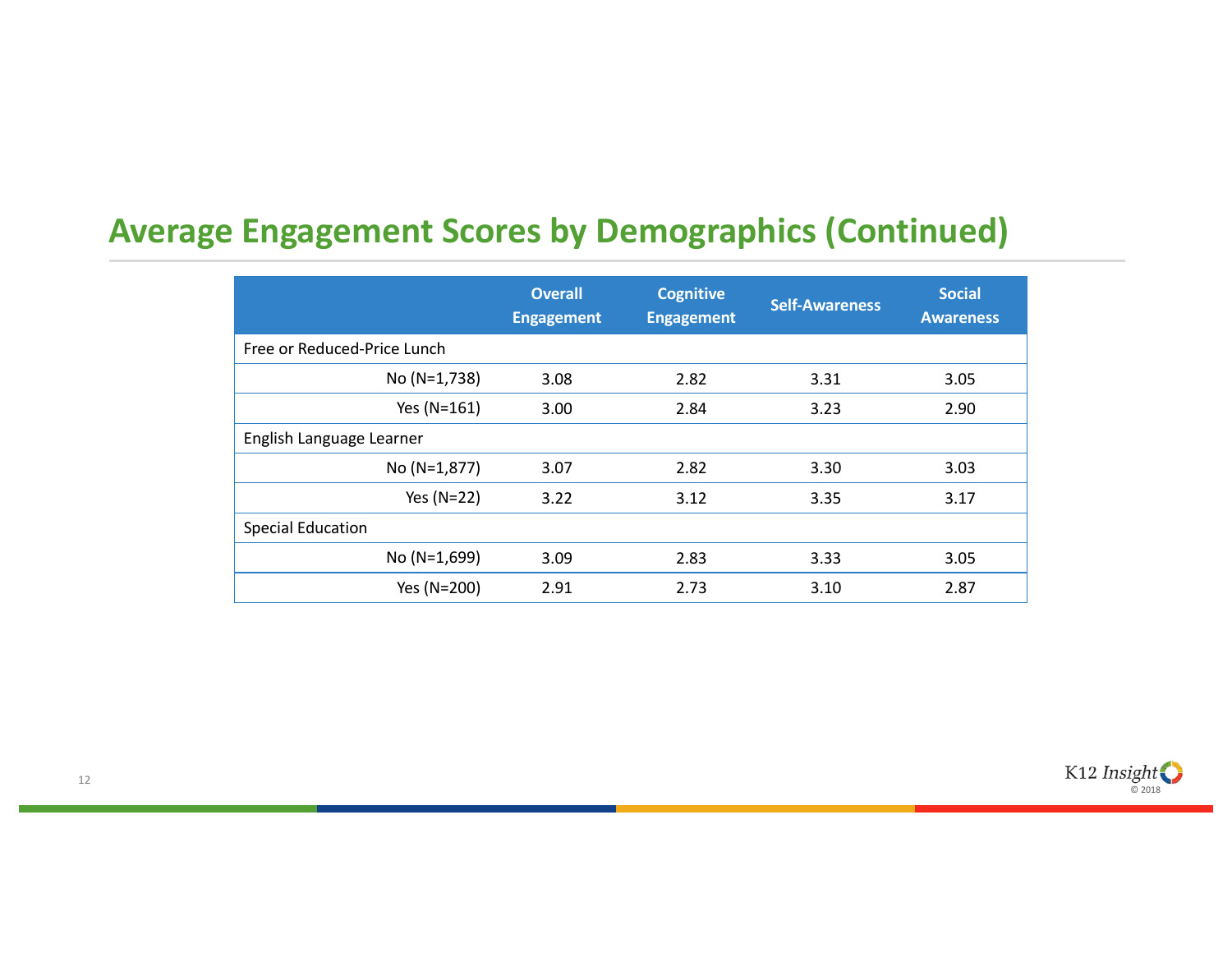**Cognitive Engagement Results** 

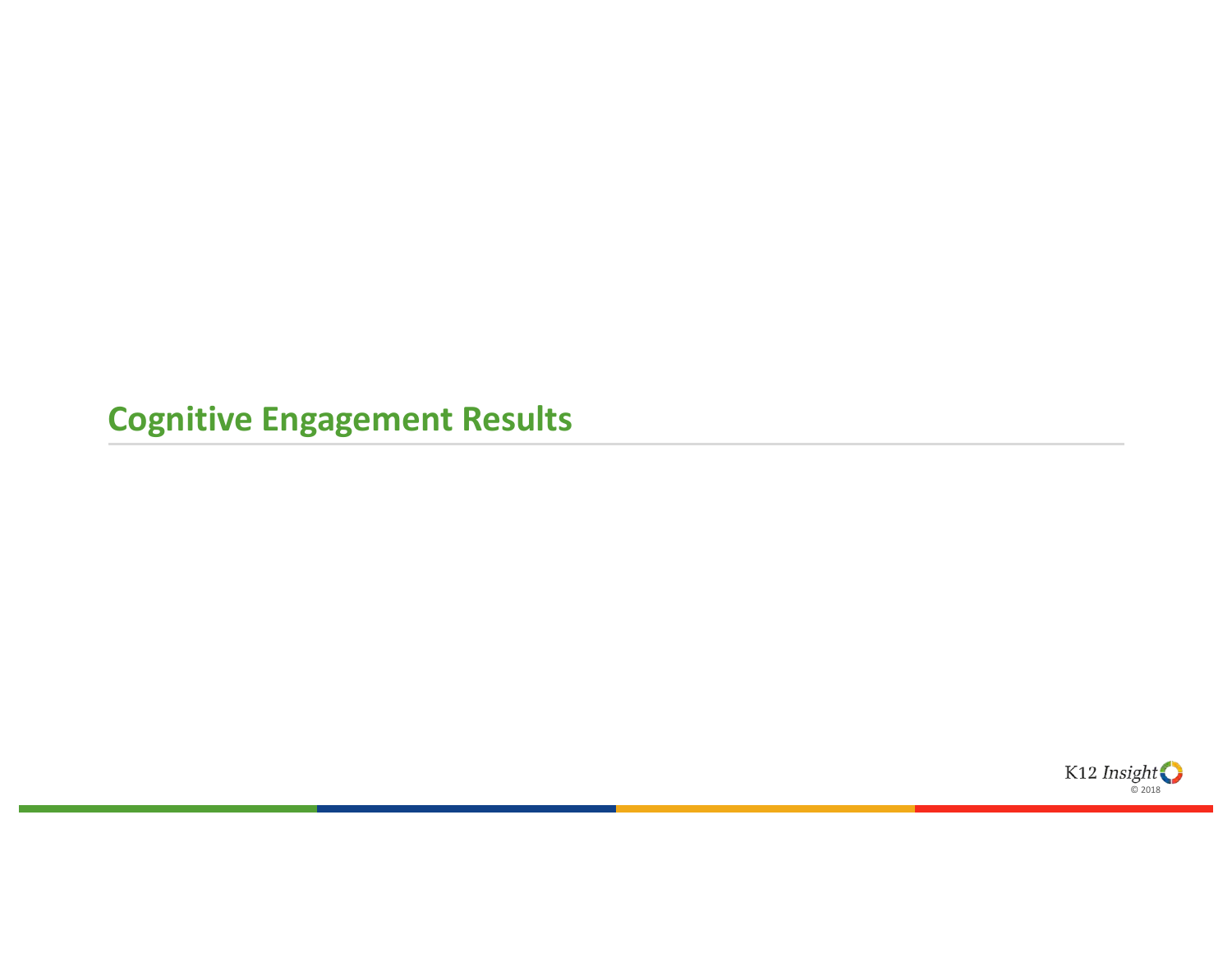## **Dimensions of Cognitive Engagement**

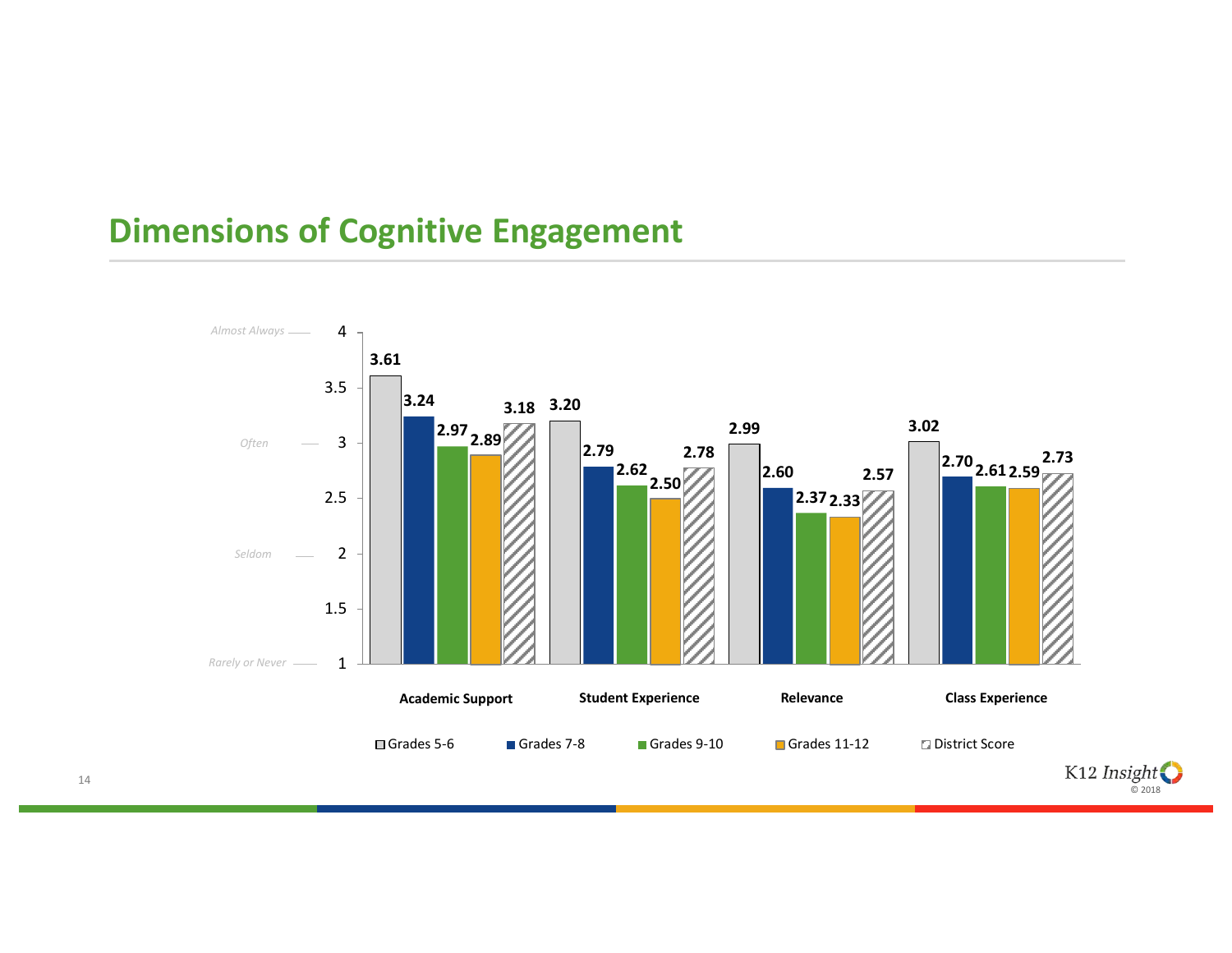## **Academic Support**

|                                                                          | <b>Engagement Score</b> |            |            |             |              |
|--------------------------------------------------------------------------|-------------------------|------------|------------|-------------|--------------|
|                                                                          | <b>District</b>         | Grades 5-6 | Grades 7-8 | Grades 9-10 | Grades 11-12 |
| My teachers encourage me to do<br>my best.                               | 3.32                    | 3.76       | 3.41       | 3.07        | 2.99         |
| My teachers do not give up on me.                                        | 3.25                    | 3.72       | 3.34       | 3.00        | 2.87         |
| I can count on my teachers to help<br>me if I have difficulty in school. | 3.16                    | 3.55       | 3.17       | 2.99        | 2.89         |
| My teachers include me in<br>classroom discussions.                      | 3.03                    | 3.40       | 3.05       | 2.83        | 2.81         |

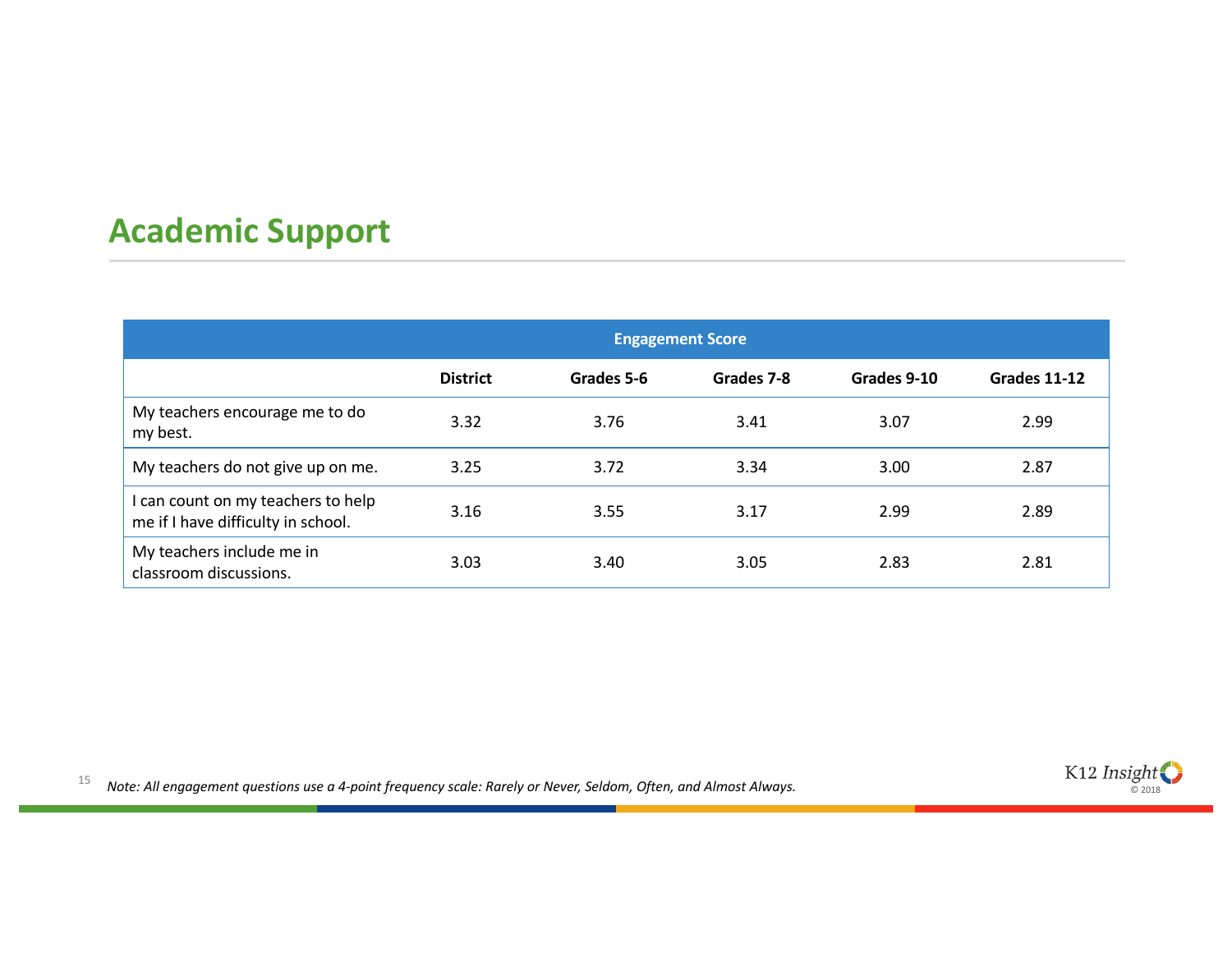## **Student Experience**

|                                                                    | <b>Engagement Score</b> |            |            |             |                     |
|--------------------------------------------------------------------|-------------------------|------------|------------|-------------|---------------------|
|                                                                    | <b>District</b>         | Grades 5-6 | Grades 7-8 | Grades 9-10 | <b>Grades 11-12</b> |
| School helps me discover my skills<br>that need work.              | 2.96                    | 3.29       | 2.98       | 2.85        | 2.69                |
| I feel what I learn in school helps<br>me become a better student. | 2.80                    | 3.28       | 2.77       | 2.62        | 2.48                |
| School helps me discover my<br>strongest skills.                   | 2.60                    | 3.05       | 2.62       | 2.39        | 2.32                |

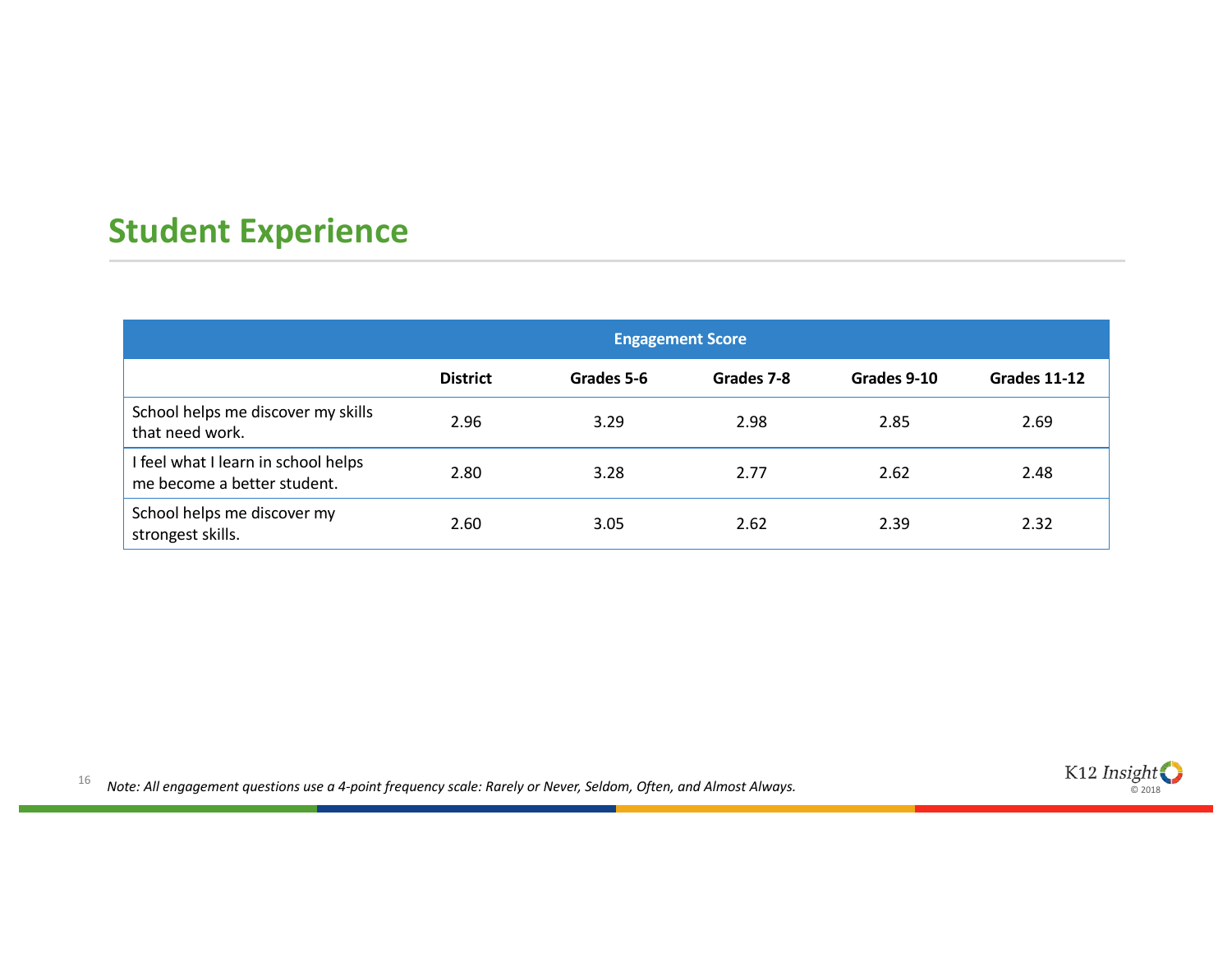#### **Relevance**

|                                                                        | <b>Engagement Score</b> |            |            |             |              |
|------------------------------------------------------------------------|-------------------------|------------|------------|-------------|--------------|
|                                                                        | <b>District</b>         | Grades 5-6 | Grades 7-8 | Grades 9-10 | Grades 11-12 |
| I think what I'm learning in school<br>is important.                   | 2.81                    | 3.39       | 2.82       | 2.54        | 2.44         |
| I see how subjects relate to one<br>another.                           | 2.69                    | 2.90       | 2.70       | 2.57        | 2.55         |
| I see how what I'm learning in<br>school relates to my future.         | 2.54                    | 2.92       | 2.59       | 2.34        | 2.26         |
| I see how what I'm learning in<br>school relates to the outside world. | 2.29                    | 2.76       | 2.28       | 2.02        | 2.07         |

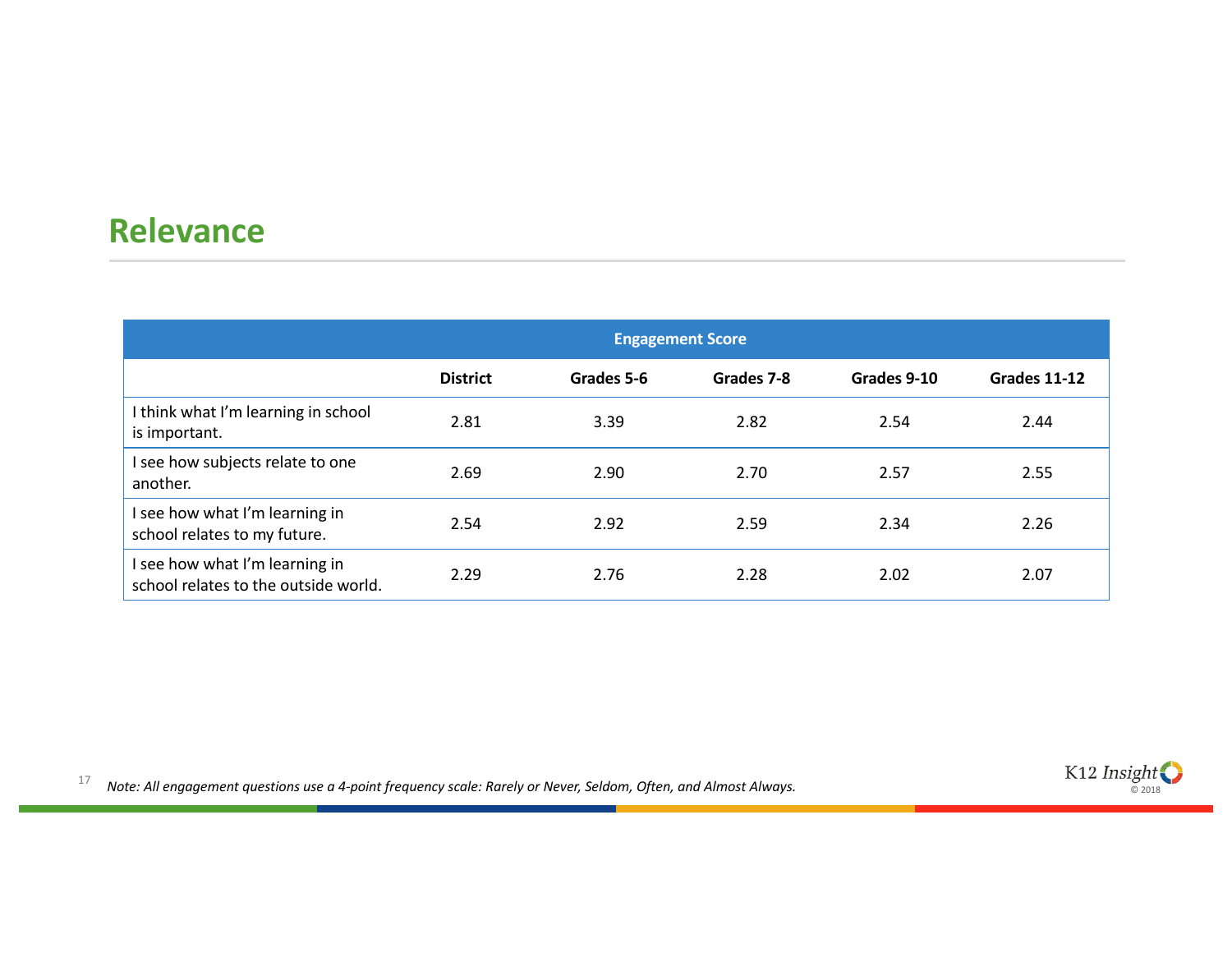## **Class Experience**

|                                | <b>Engagement Score</b> |            |            |             |              |
|--------------------------------|-------------------------|------------|------------|-------------|--------------|
|                                | <b>District</b>         | Grades 5-6 | Grades 7-8 | Grades 9-10 | Grades 11-12 |
| I learn a lot in my classes.   | 3.03                    | 3.44       | 2.98       | 2.95        | 2.73         |
| My classes are challenging.    | 2.81                    | 2.69       | 2.77       | 2.84        | 2.96         |
| My classes are interesting.    | 2.68                    | 2.99       | 2.62       | 2.54        | 2.55         |
| My classes are fun.            | 2.66                    | 3.09       | 2.61       | 2.45        | 2.46         |
| My classes let me be creative. | 2.49                    | 2.87       | 2.50       | 2.27        | 2.27         |

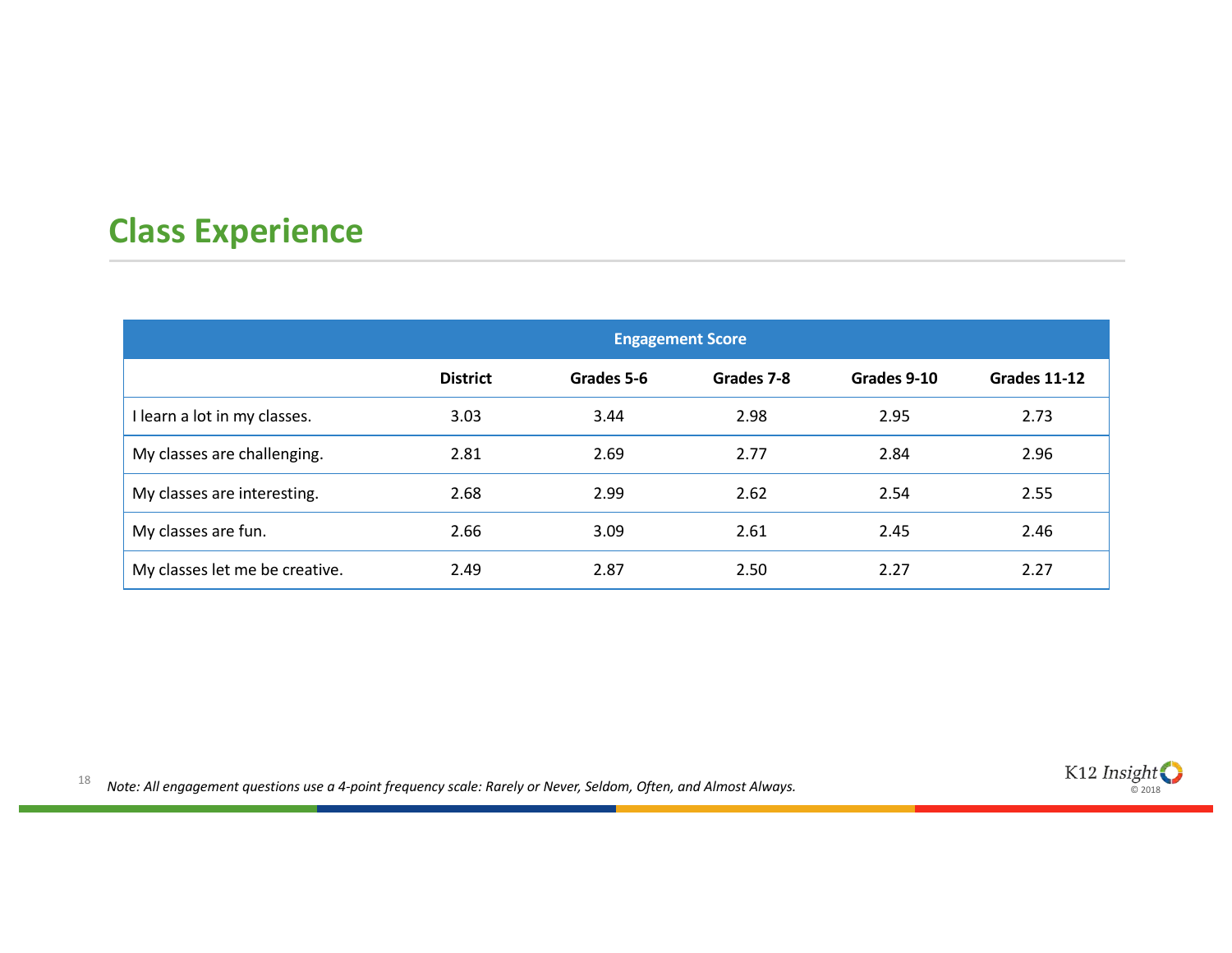# **Social and Emotional Engagement Results**

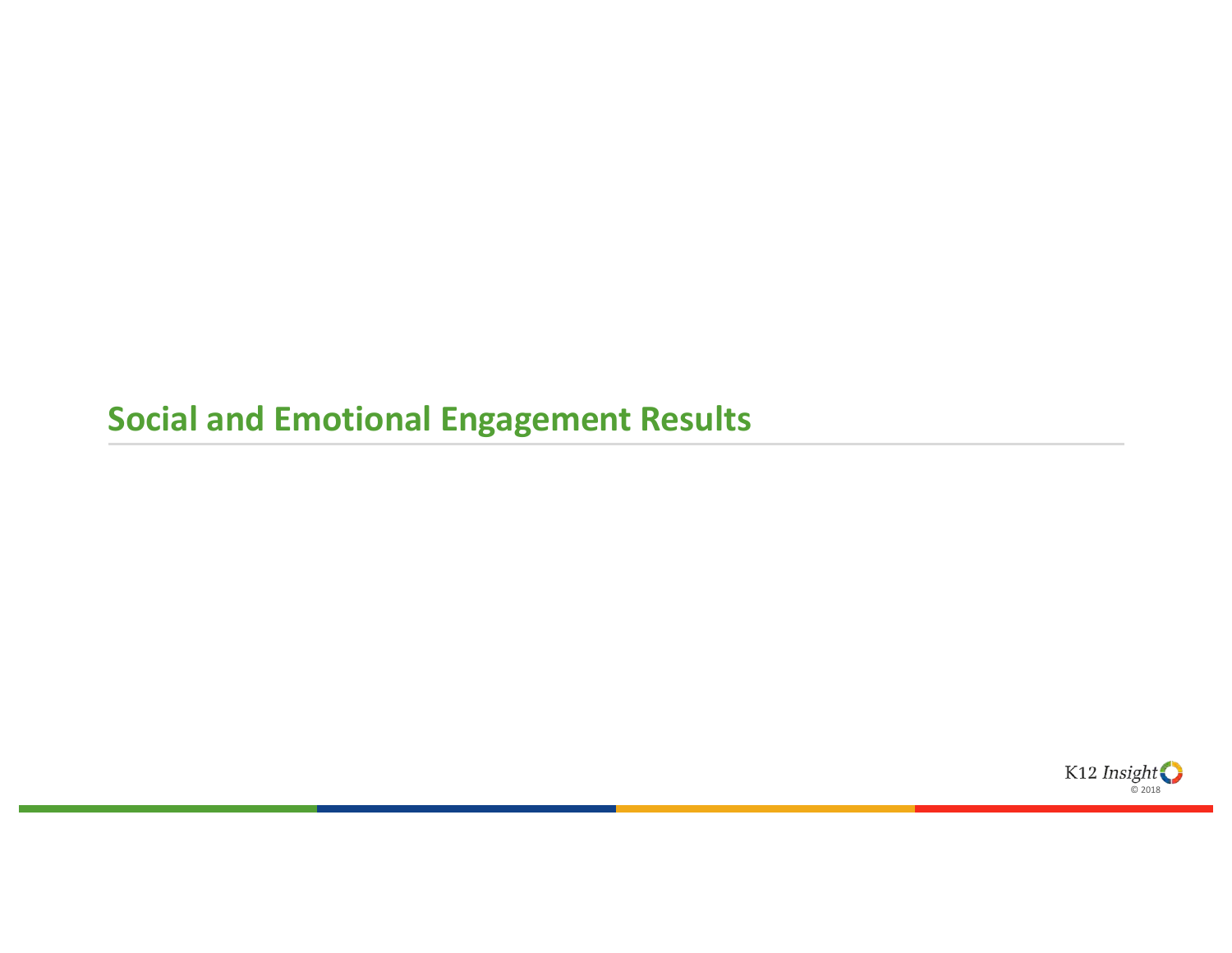*Self-Awareness*

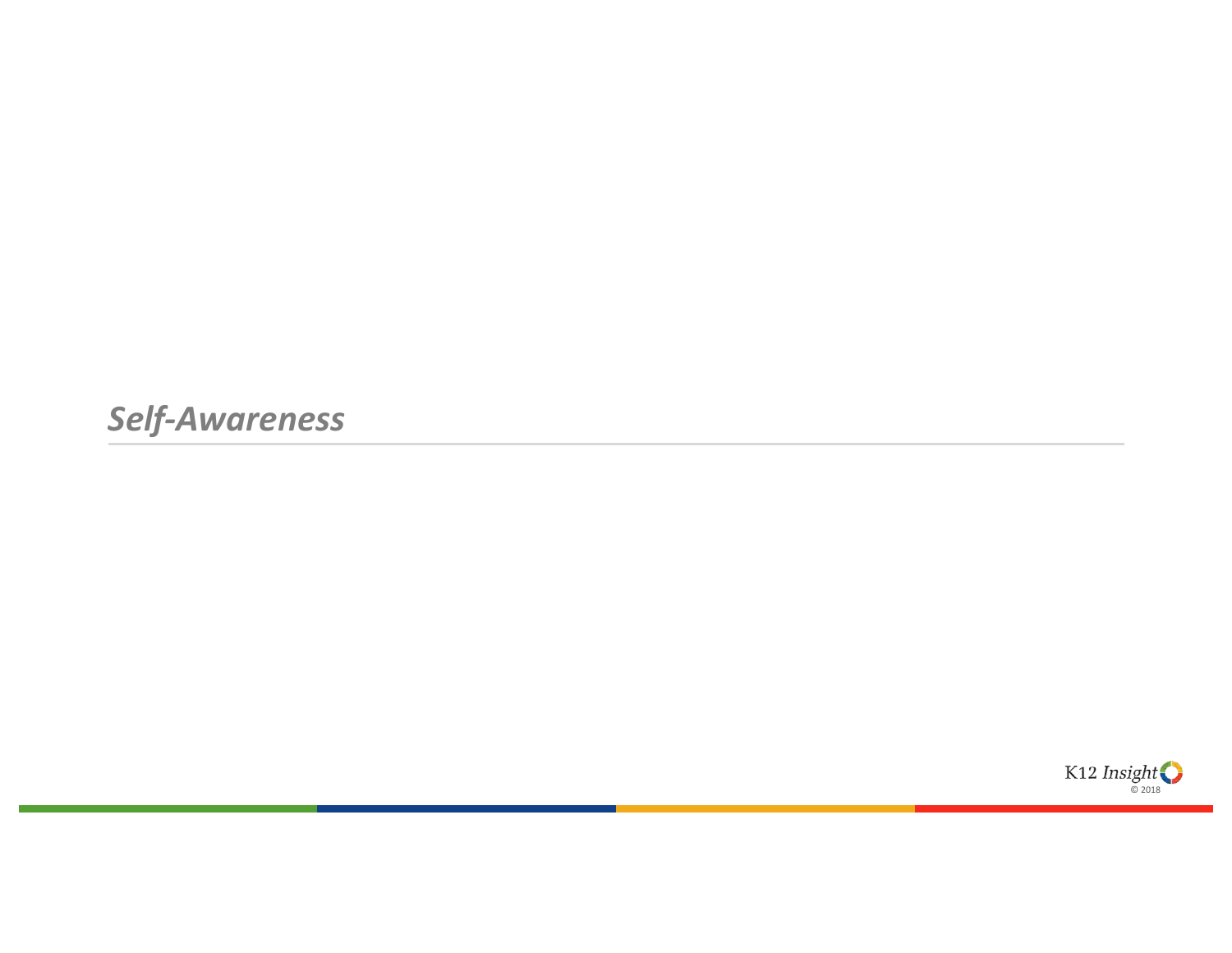#### **Dimensions of Self-Awareness**

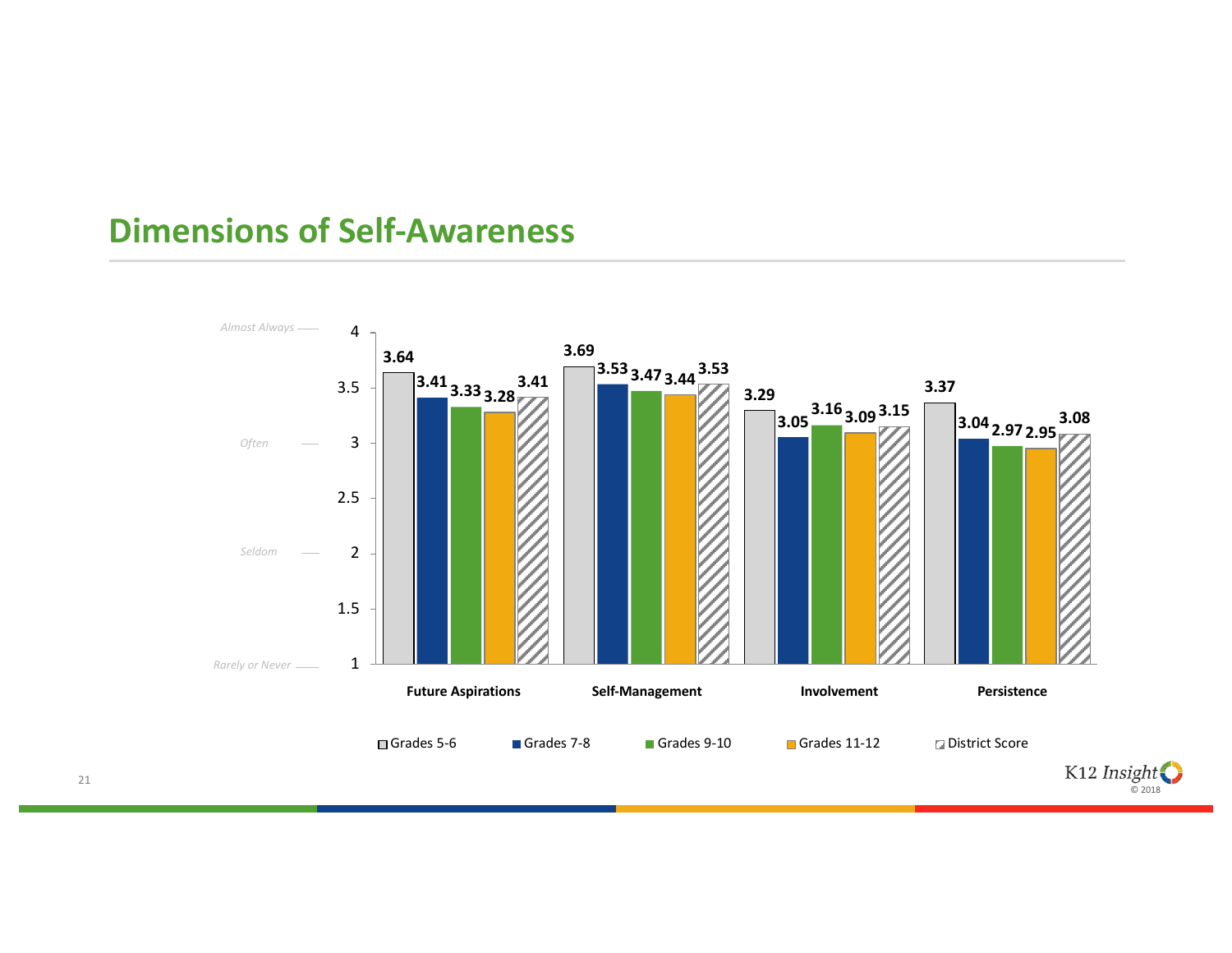## **Future Aspirations**

|                                                                       | <b>Engagement Score</b> |            |            |             |              |
|-----------------------------------------------------------------------|-------------------------|------------|------------|-------------|--------------|
|                                                                       | <b>District</b>         | Grades 5-6 | Grades 7-8 | Grades 9-10 | Grades 11-12 |
| I plan to continue my education<br>after high school.                 | 3.67                    | 3.74       | 3.69       | 3.62        | 3.62         |
| I plan to complete my education<br>after high school.                 | 3.59                    | 3.62       | 3.60       | 3.58        | 3.55         |
| I believe that I will have a career<br>that interests me.             | 3.47                    | 3.69       | 3.50       | 3.37        | 3.31         |
| I believe that I will be successful in<br>a career that interests me. | 3.45                    | 3.72       | 3.47       | 3.33        | 3.27         |
| I feel good about my future<br>success.                               | 3.17                    | 3.56       | 3.12       | 3.03        | 2.96         |
| I feel good about my future<br>opportunities.                         | 3.16                    | 3.50       | 3.10       | 3.04        | 2.97         |

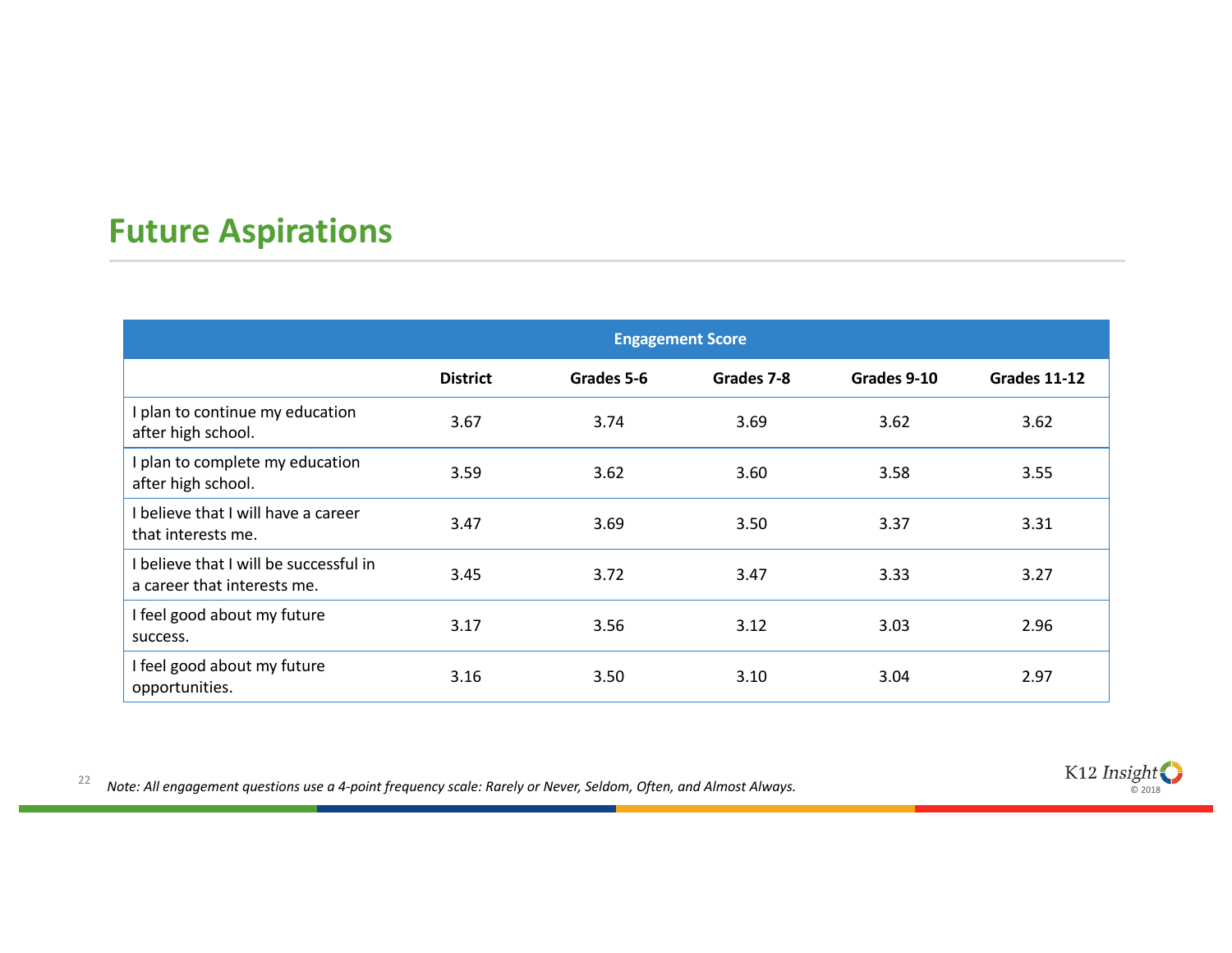## **Self-Management**

|                                                             | <b>Engagement Score</b> |            |            |             |              |
|-------------------------------------------------------------|-------------------------|------------|------------|-------------|--------------|
|                                                             | <b>District</b>         | Grades 5-6 | Grades 7-8 | Grades 9-10 | Grades 11-12 |
| I am nice to my teacher(s).                                 | 3.76                    | 3.89       | 3.76       | 3.68        | 3.67         |
| I follow classroom rules.                                   | 3.63                    | 3.77       | 3.65       | 3.54        | 3.56         |
| I follow school rules.                                      | 3.63                    | 3.74       | 3.62       | 3.58        | 3.57         |
| I am nice to my classmates.                                 | 3.62                    | 3.75       | 3.64       | 3.55        | 3.51         |
| I put schoolwork before other<br>activities when necessary. | 3.06                    | 3.32       | 3.00       | 3.02        | 2.88         |

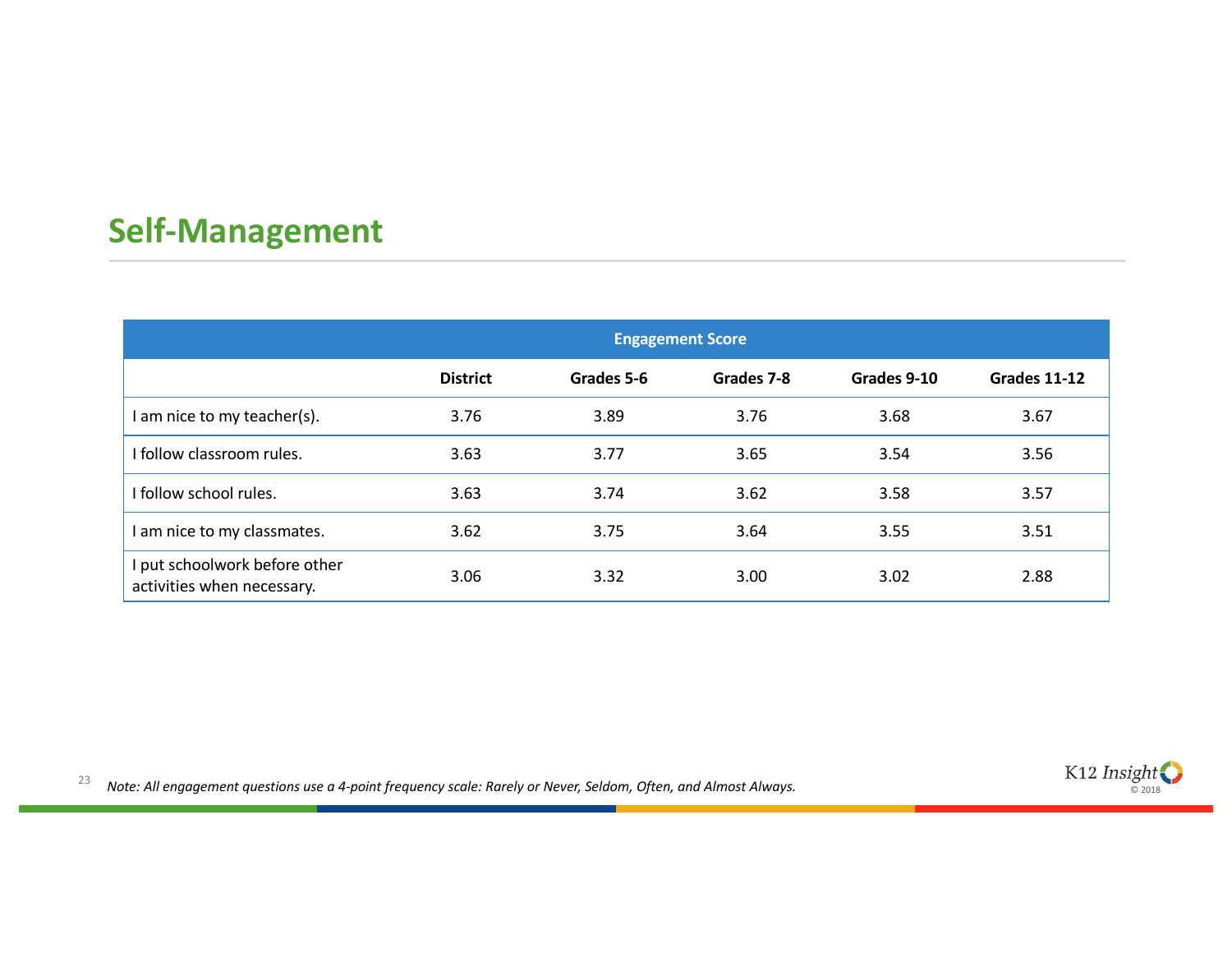#### **Persistence**

|                                                                     | <b>Engagement Score</b> |            |            |             |              |
|---------------------------------------------------------------------|-------------------------|------------|------------|-------------|--------------|
|                                                                     | <b>District</b>         | Grades 5-6 | Grades 7-8 | Grades 9-10 | Grades 11-12 |
| I finish activities that I start.                                   | 3.19                    | 3.43       | 3.11       | 3.11        | 3.08         |
| I continue to try, even when an<br>activity is difficult.           | 3.13                    | 3.46       | 3.08       | 3.00        | 2.94         |
| I'm willing to try new activities.                                  | 3.09                    | 3.39       | 3.06       | 2.94        | 2.97         |
| I seek additional information when<br>I don't understand something. | 3.08                    | 3.35       | 3.03       | 3.02        | 2.92         |
| I'm patient when trying new<br>activities.                          | 2.94                    | 3.20       | 2.91       | 2.81        | 2.84         |

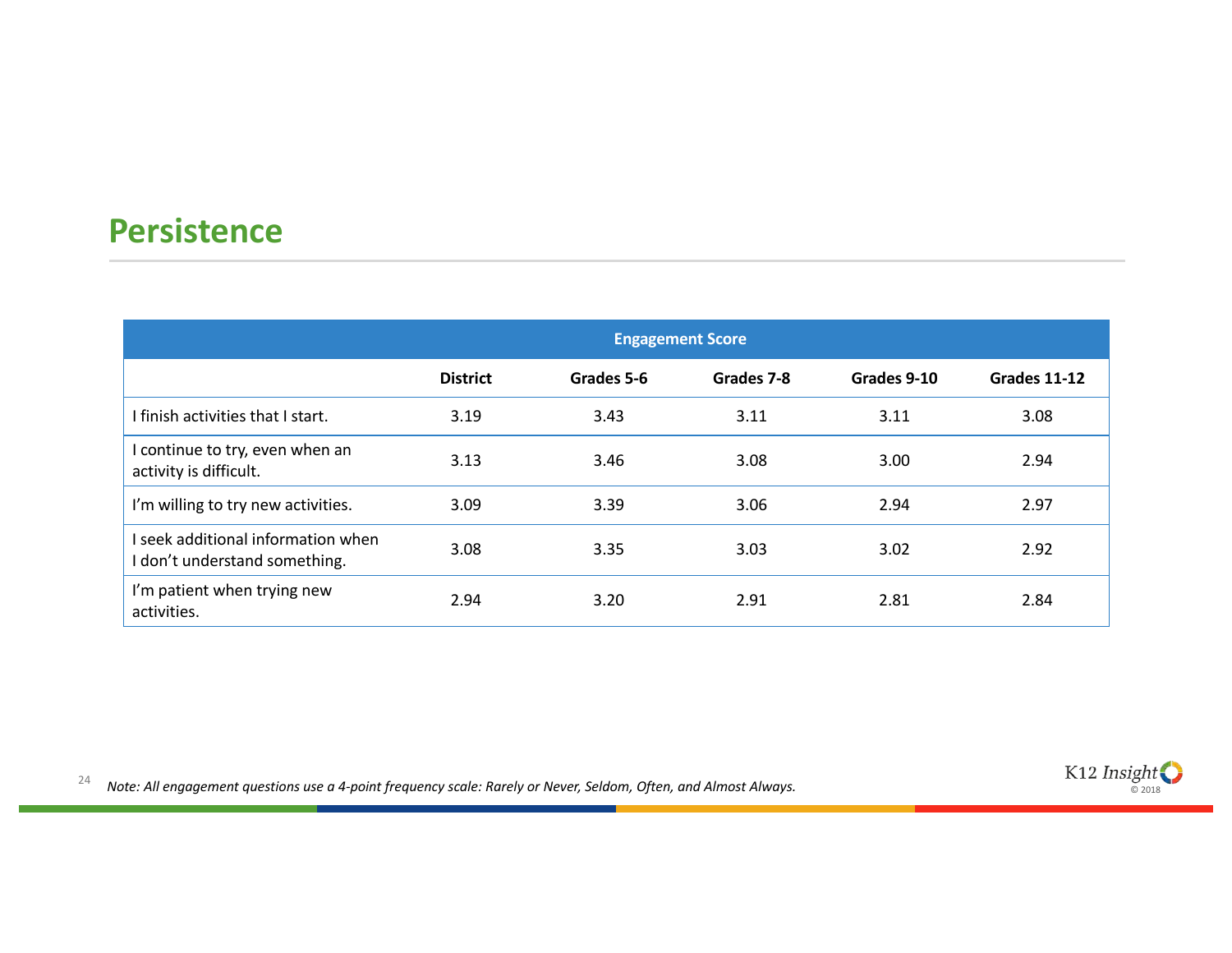### **Involvement**

|                                                       | <b>Engagement Score</b> |            |            |             |              |
|-------------------------------------------------------|-------------------------|------------|------------|-------------|--------------|
|                                                       | <b>District</b>         | Grades 5-6 | Grades 7-8 | Grades 9-10 | Grades 11-12 |
| I try my best in class.                               | 3.43                    | 3.70       | 3.43       | 3.37        | 3.17         |
| I come prepared to every class.                       | 3.41                    | 3.41       | 3.41       | 3.48        | 3.33         |
| I participate in class activities and<br>discussions. | 3.10                    | 3.41       | 3.04       | 2.99        | 2.95         |
| I participate in extracurricular<br>activities.       | 2.99                    | 3.01       | 2.76       | 3.11        | 3.14         |
| I attend school activities.                           | 2.82                    | 2.94       | 2.62       | 2.86        | 2.87         |

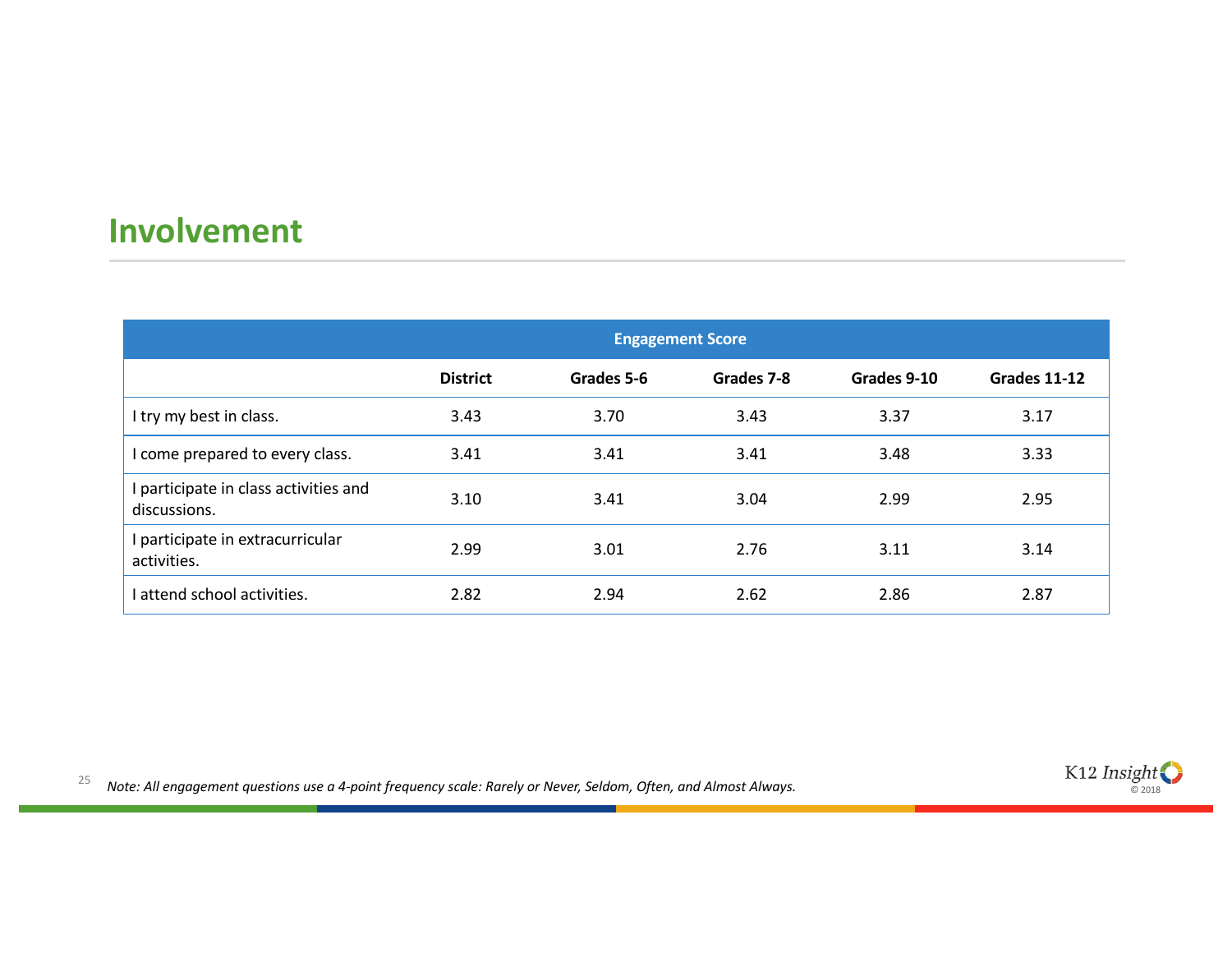*Social Awareness*

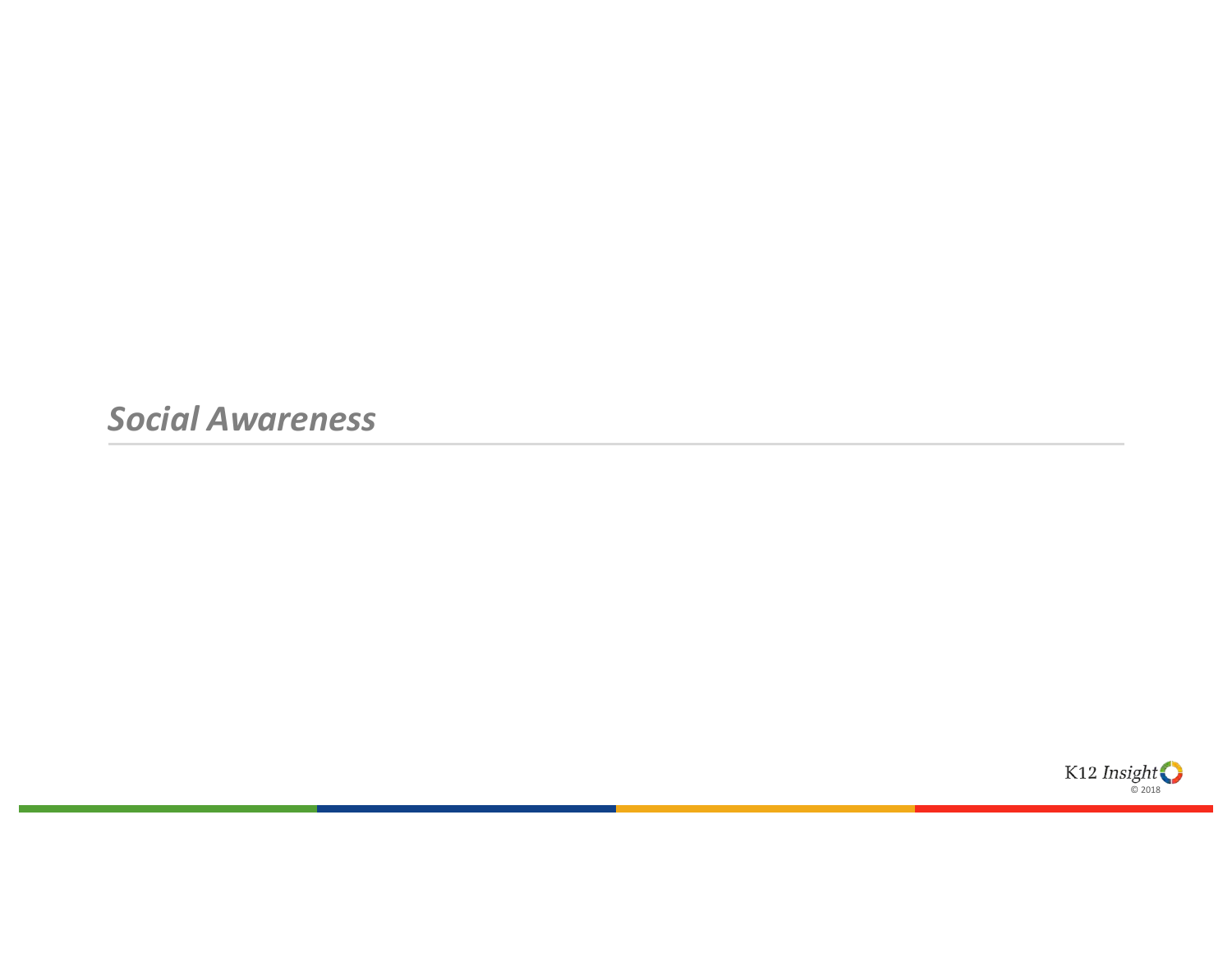#### **Dimensions of Social Awareness**

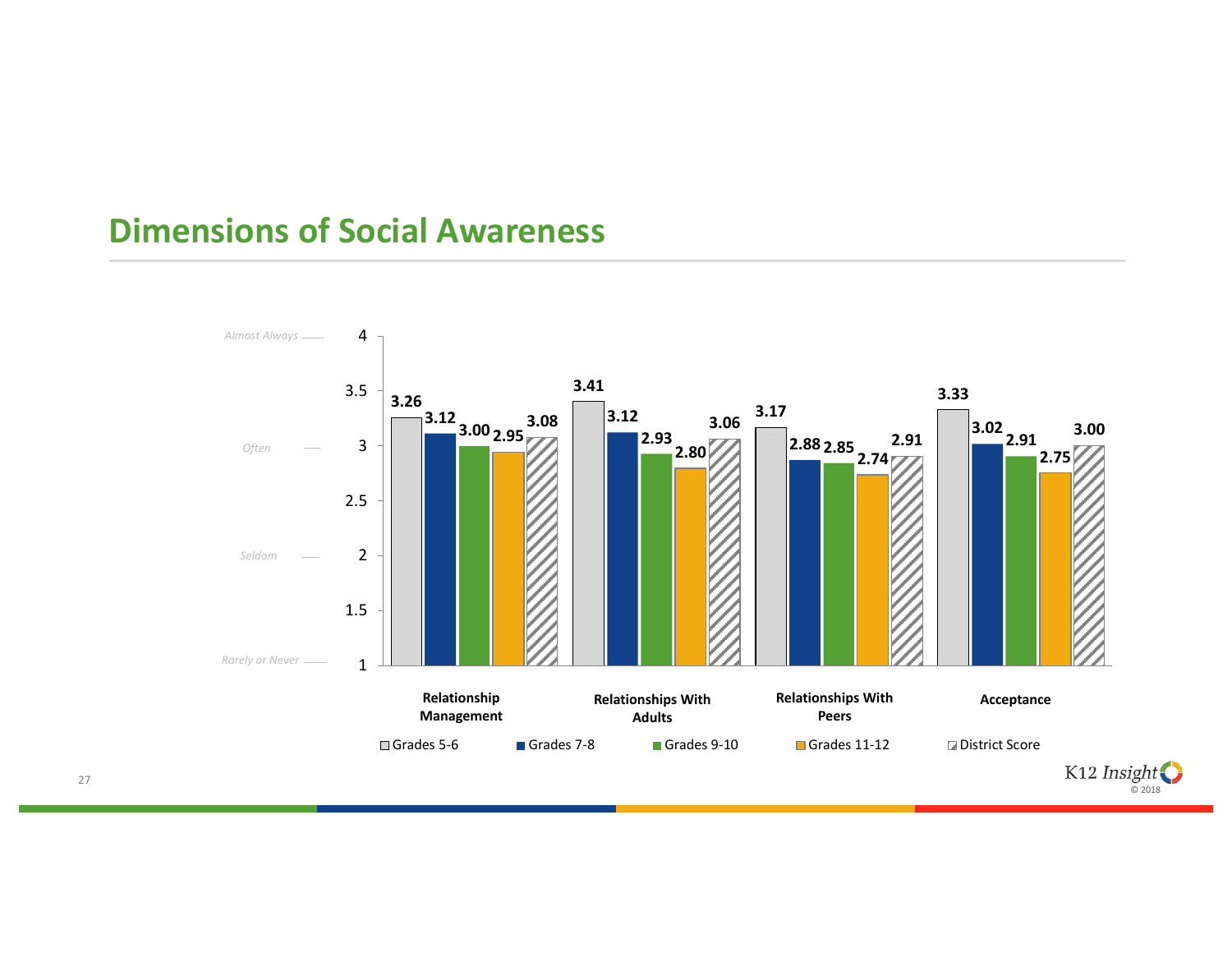# **Relationships With Adults**

|                                                                | <b>Engagement Score</b> |            |            |             |                     |
|----------------------------------------------------------------|-------------------------|------------|------------|-------------|---------------------|
|                                                                | <b>District</b>         | Grades 5-6 | Grades 7-8 | Grades 9-10 | <b>Grades 11-12</b> |
| I feel supported by my teachers.                               | 3.27                    | 3.65       | 3.28       | 3.11        | 2.98                |
| I feel supported by other adults<br>who work in this school.   | 3.04                    | 3.35       | 3.13       | 2.90        | 2.70                |
| I am comfortable being myself<br>around adults at this school. | 2.92                    | 3.21       | 2.96       | 2.77        | 2.71                |

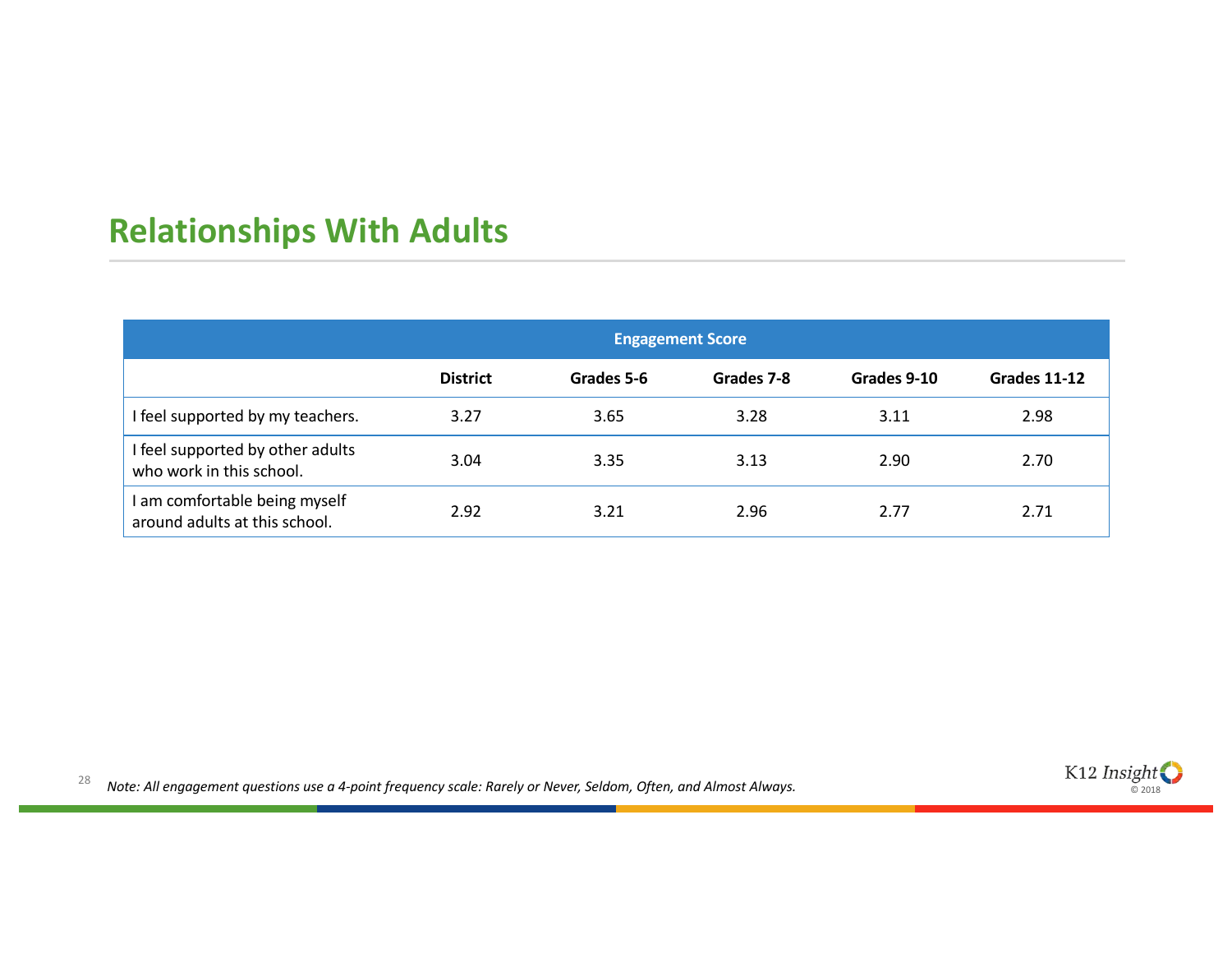## **Relationship Management**

|                                                                            | <b>Engagement Score</b> |            |            |             |              |
|----------------------------------------------------------------------------|-------------------------|------------|------------|-------------|--------------|
|                                                                            | <b>District</b>         | Grades 5-6 | Grades 7-8 | Grades 9-10 | Grades 11-12 |
| I spend time with at least one<br>friend at lunchtime.                     | 3.71                    | 3.85       | 3.79       | 3.65        | 3.50         |
| I spend time with at least one<br>friend from school outside of<br>school. | 3.41                    | 3.47       | 3.42       | 3.39        | 3.37         |
| I can talk about problems with my<br>friends from school.                  | 3.10                    | 3.12       | 3.11       | 3.10        | 3.08         |
| I am comfortable being myself<br>around other students.                    | 3.08                    | 3.34       | 3.15       | 2.96        | 2.85         |
| I feel supported by other students.                                        | 2.99                    | 3.25       | 3.03       | 2.87        | 2.77         |
| I interact with students other than<br>my friends outside of class.        | 2.73                    | 3.06       | 2.73       | 2.57        | 2.53         |
| I work in class with students other<br>than my friends.                    | 2.58                    | 2.74       | 2.58       | 2.47        | 2.53         |

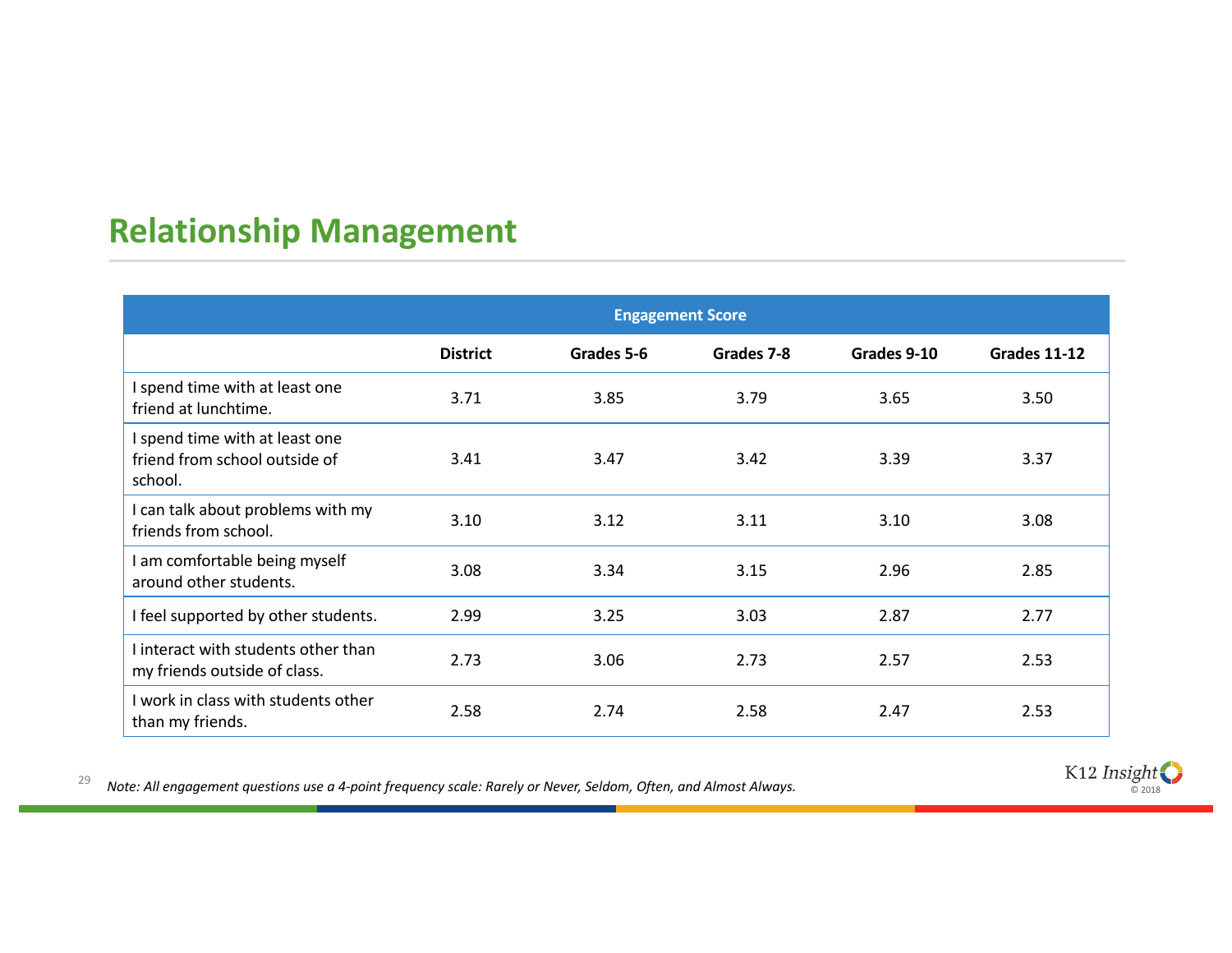# **Relationships With Peers**

|                                      | <b>Engagement Score</b> |            |            |             |              |
|--------------------------------------|-------------------------|------------|------------|-------------|--------------|
|                                      | <b>District</b>         | Grades 5-6 | Grades 7-8 | Grades 9-10 | Grades 11-12 |
| My friends try their best in school. | 3.21                    | 3.48       | 3.20       | 3.12        | 2.99         |
| My friends take school seriously.    | 3.07                    | 3.24       | 3.04       | 3.05        | 2.93         |
| My friends like school.              | 2.46                    | 2.79       | 2.38       | 2.37        | 2.29         |

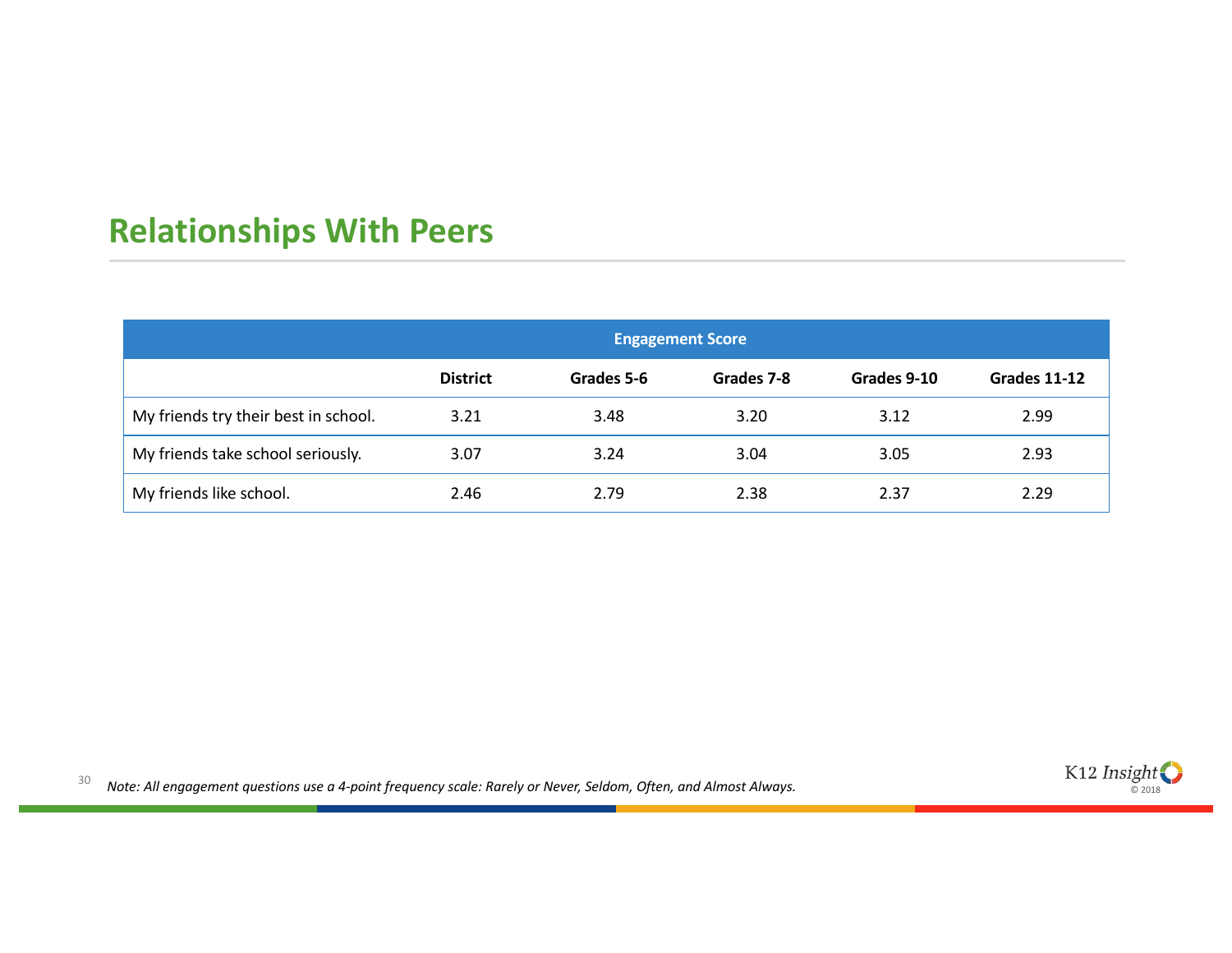#### **Acceptance**

|                                                               | <b>Engagement Score</b> |            |            |             |              |
|---------------------------------------------------------------|-------------------------|------------|------------|-------------|--------------|
|                                                               | <b>District</b>         | Grades 5-6 | Grades 7-8 | Grades 9-10 | Grades 11-12 |
| I feel accepted in this school.                               | 3.11                    | 3.42       | 3.11       | 3.01        | 2.85         |
| I feel good about going to this<br>school.                    | 3.07                    | 3.45       | 3.05       | 2.95        | 2.77         |
| I am proud to go to this school.                              | 3.03                    | 3.46       | 2.98       | 2.93        | 2.73         |
| I feel like I belong in this school.                          | 3.02                    | 3.38       | 3.02       | 2.91        | 2.73         |
| I feel respected in this school.                              | 2.98                    | 3.23       | 3.02       | 2.84        | 2.78         |
| I feel good about myself at school.                           | 2.97                    | 3.31       | 2.99       | 2.82        | 2.71         |
| I have a lot in common with other<br>students in this school. | 2.93                    | 3.09       | 2.99       | 2.89        | 2.70         |

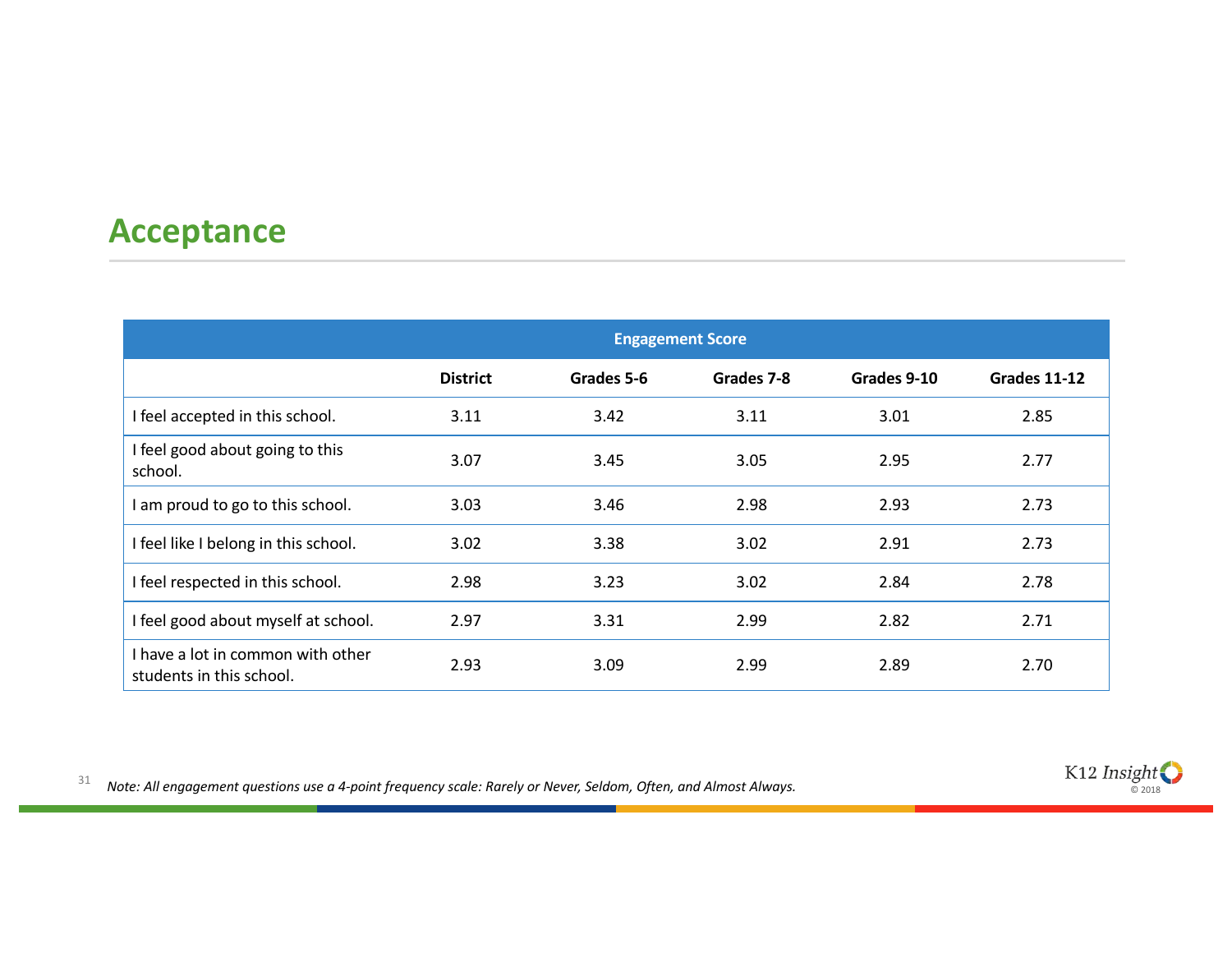### **Staff Members**

**There is a staff member in this school who cares about me.**



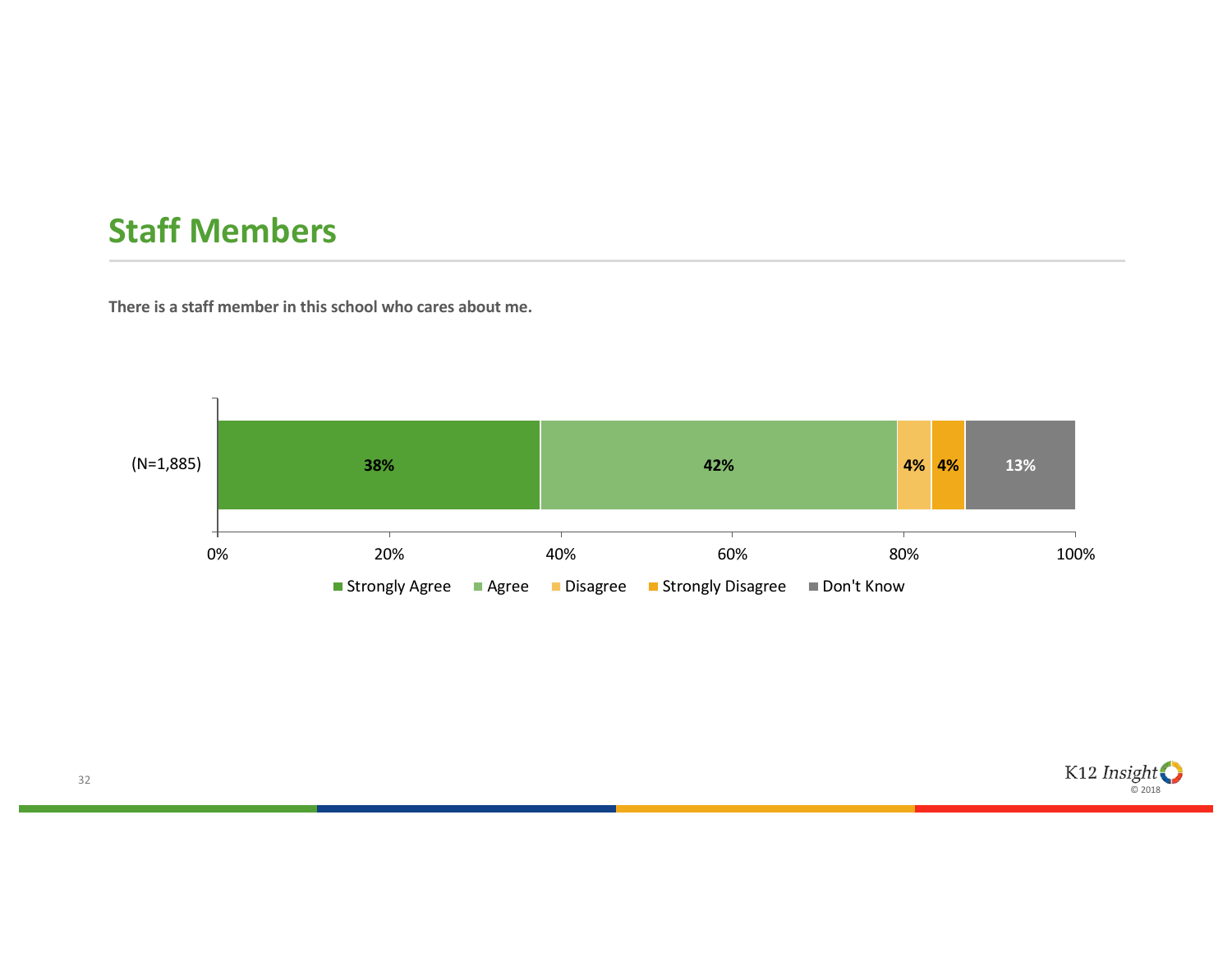## **Managing Feelings**



**How strongly do you agree or disagree with the following statements?**



33 *\*Disagreement on this item should be interpreted as positive.*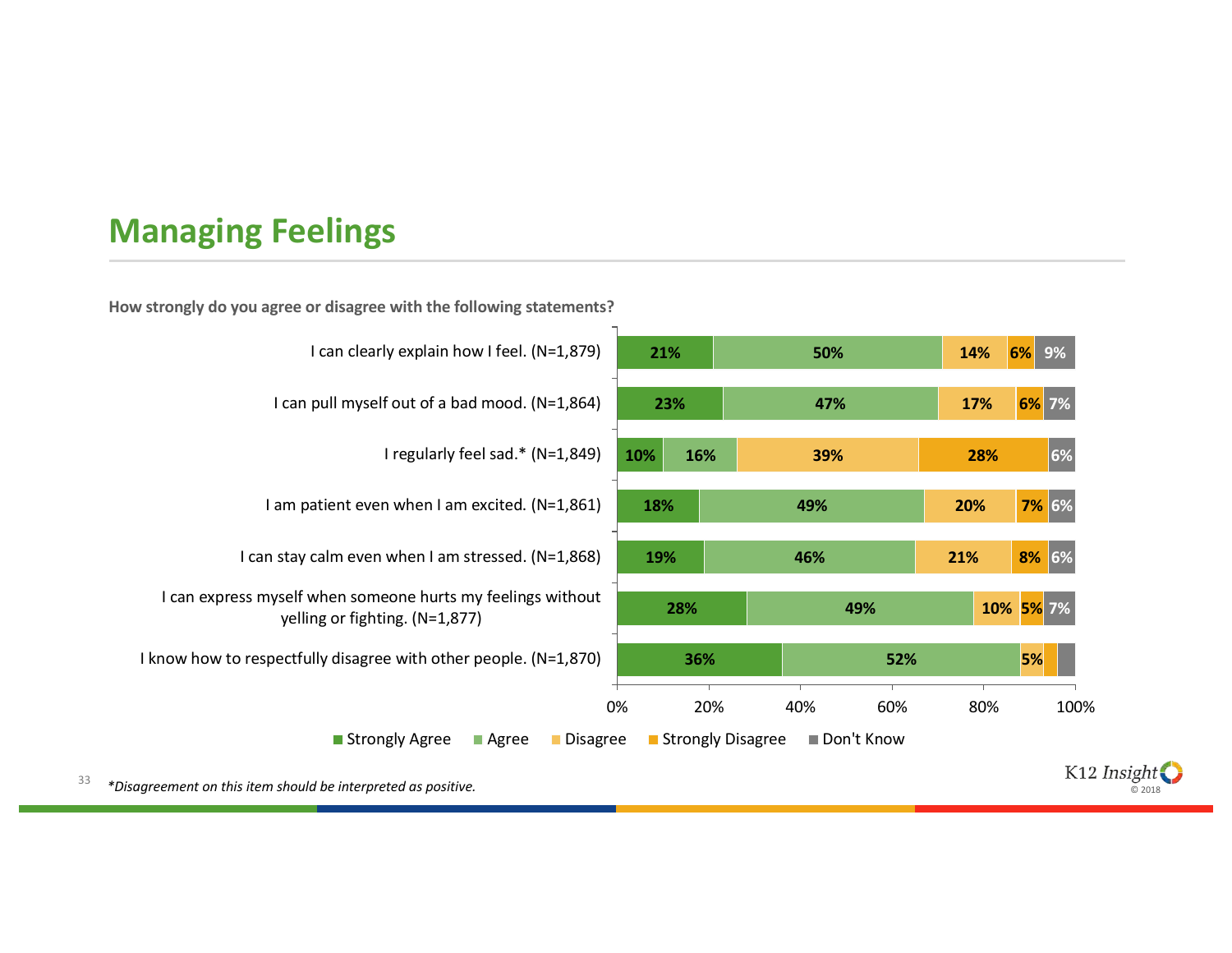### **Responsible Decision Making**

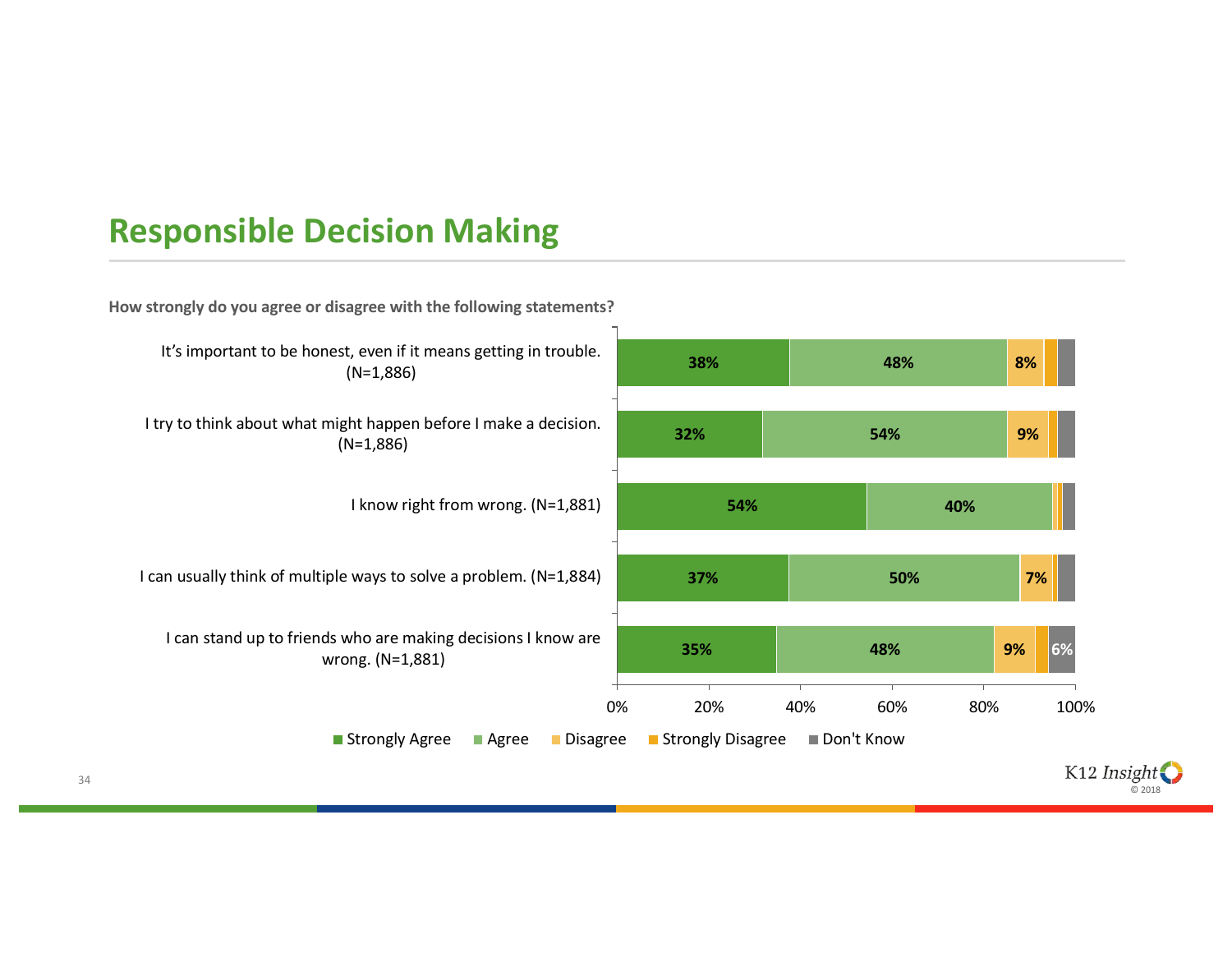### **Key Insights**

- The weighted scores for participating fifth and sixth graders were high than the scores for participating secondary students on feelings about school, cognitive engagement, self-awareness, and social awareness.
- Students receiving ELL services or free or reduced-price lunch had higher cognitive engagement scores than those who did not receive those services. The individualized attention students receive as part of participating in these programs may contribute to increased cognitive engagement.
- Relevance received the lowest scores in the cognitive engagement domain. In the relevance dimension, connecting what students are learning to the outside world received the lowest score, while students recognizing that what they are learning in school is important received the highest score. Providing students with opportunities to observe how the curriculum applies to the outside world may help improve this issue.
- Persistence received the lowest scores in the self-awareness domain. In the persistence dimension, students finishing what they start received the highest score, while students being patient when trying new activities received the lowest score. Rewarding students for continuing with new activities when they are being unsuccessful may help improve engagement in this area.
- Relationships with peers received the lowest score in the social awareness domain. Students thinking their friends try their best in school received the highest score and students thinking their friends like school received the lowest score. However, students selfreport on liking school was 0.24 higher than students' perceptions of their friends feelings about school. Having students share what they like about school in a public forum may help students recognize their friends have a better perception of the school.